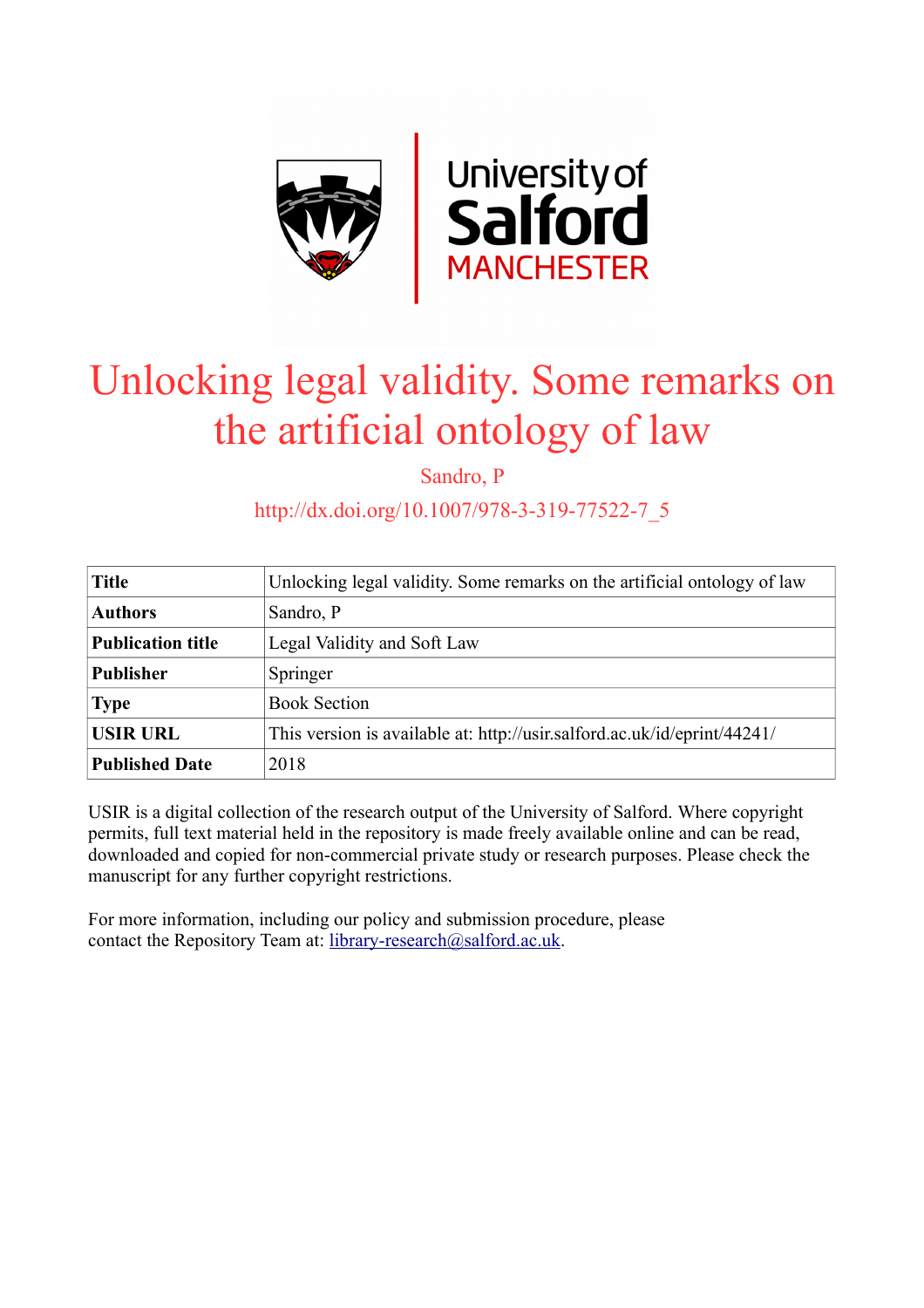# Unlocking Legal Validity: Some Remarks on the Artificial Ontology of Law



Paolo Sandro

Abstract Following Kelsen's influential theory of law, the concept of validity has been used in the literature to refer to different properties of law (such as existence, membership, bindingness, and more), and so it is inherently ambiguous. More importantly, Kelsen's equivalence between the existence and the validity of law prevents us from accounting satisfactorily for relevant aspects of our current legal practices, such as the phenomenon of "unlawful law." This chapter addresses this ambiguity to argue that the most important function of the concept of validity is constituting the complex ontological paradigm of modern law as an institutionalnormative practice. In this sense, validity is an artificial ontological status that supervenes on that of the existence of legal norms, thus allowing law to regulate its own creation and creating the logical space for the occurrence of "unlawful law." This function, I argue in the last part, is crucial to understanding the relationship between the ontological and epistemic dimensions of the objectivity of law. Given the necessary practice-independence of legal norms it is the epistemic accessibility of their creation that enables the law to fulfill its general action-guiding (and thus coordinating) function.

#### 1 Introduction

Can anything interesting at all still be said on the topic of legal validity ("validity" hereinafter)? Many scholars would reply negatively, given that this concept has been at the forefront of the jurisprudential debate for the last few decades, in particular as one of the elected "battlegrounds" between legal positivists and nonpositivists. The real scope of this debate has been far from clear, however, for what positivists and antipositivists have been debating are the "grounds of validity," rather than the concept of validity per se (Sartor [2000](#page-25-0)). Does this suggest then that any form of

© The Author(s) 2018

P. Sandro  $(\boxtimes)$ 

Business School, University of Salford, Salford, UK e-mail: [p.sandro@salford.ac.uk](mailto:p.sandro@salford.ac.uk)

P. Westerman et al. (eds.), Legal Validity and Soft Law, Law and Philosophy Library 122, [https://doi.org/10.1007/978-3-319-77522-7\\_5](https://doi.org/10.1007/978-3-319-77522-7_5)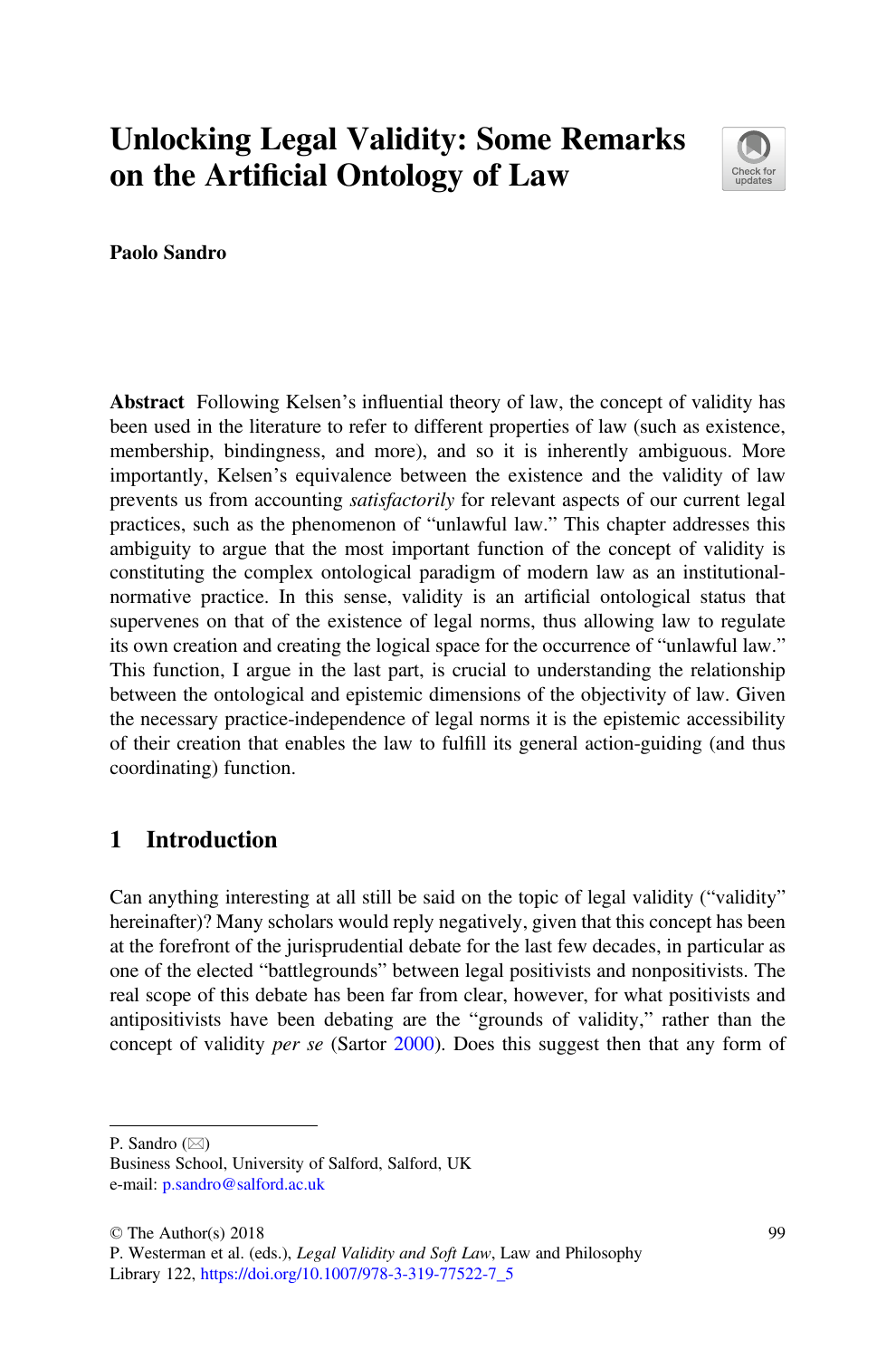consensus on the concept has been reached? Hardly so, as shown by the different contributions in this volume.

As we shall see, due mostly to what is a major misconception in Kelsen's influential theory, "validity" has been used to refer to different properties of law. The result is that the use of the concept in legal discourse is inherently ambiguous, and so it is still unclear what is at stake when we discuss it. My aim in this chapter is to dispel this ambiguity in order to reveal what I see as the most important function played by the concept of validity, namely constituting the complex ontological paradigm of modern law as an institutional-normative practice. Far from being "a mere summary-concept" (von der Pfordten, in this volume), validity is an artificial ontological status that supervenes on that of existence of legal norms, thus allowing law to regulate its own creation. This function, I argue in the last part, is crucial to our understanding of the relationship between the ontological and epistemic dimensions of the objectivity of law. Given the necessary practice-independence of legal norms, it is the epistemic accessibility of their creation that enables the law to fulfill its general action-guiding (and thus coordinating) function.

The chapter proceeds as follows: in Sect. [2,](#page-2-0) I analyze the source of ambiguity in Kelsen's equivalence of existence, validity, and bindingness of law and show its counterintuitive consequences vis-à-vis our current legal practices. In Sect. [3](#page-2-1), I offer some remarks on normative ontology and in particular on the difference between the epistemic and metaphysical conditions of existence of norms. This allows me, in Sect. [4,](#page-11-0) to illustrate the difference between the validity and the existence of legal norms and thus to account coherently for the mysterious status of "unlawful law." Lastly, in Sect. [5](#page-12-0), I show the function played by validity within this complex ontology and how it is ultimately connected to the objectivity that characterizes our modern legal practices.

#### <span id="page-2-0"></span>2 The Ambiguity About Validity

#### <span id="page-2-1"></span>2.1 The Source of the Ambiguity

"Validity" appears to be one of those concepts for which it is easy to provide examples—"this contract is valid"—but whose definition proves a considerably harder task. While in general parlance the property of being "valid" indicates the state of being in accordance with a set of criteria (Beltrán and Ratti [2010](#page-24-0)), thus distinguishing between "good" and "bad" tokens of a certain type or between members and nonmembers of a certain set, the use of the concept in legal discourse has proved difficult to account for consistently. Carlos Santiago Nino ([1996,](#page-25-1) p. 117),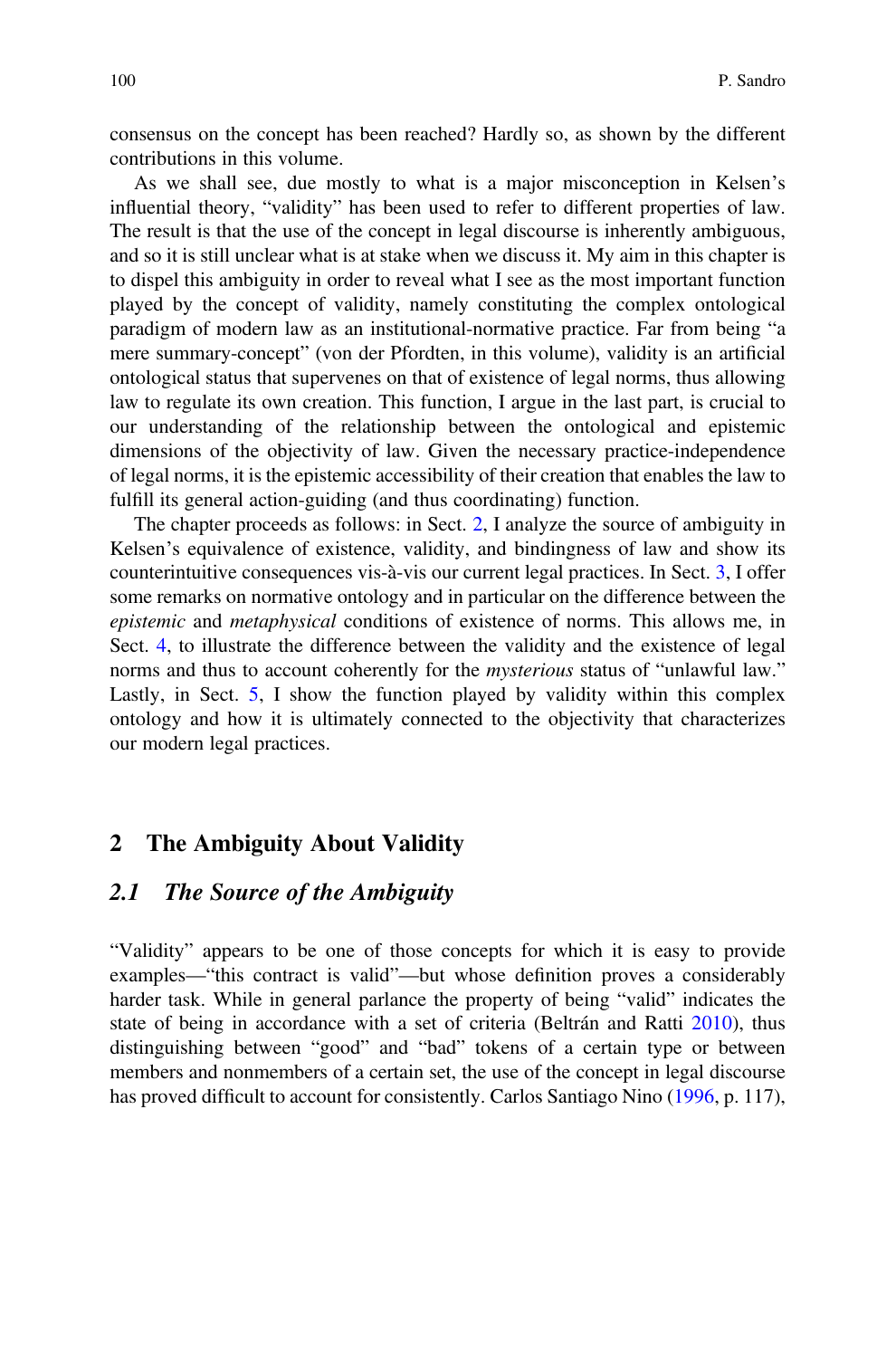to mention but one, has identified at least six different "cores of meaning" in which validity is used<sup>[1](#page-3-0)</sup>:

- as existence;
- as binding force;
- as applicability;
- as conformity;
- as membership;
- as efficacy.

Nino ([1996,](#page-25-1) p. 118) notes how these "cores of meaning" are not fully autonomous but rather often presented in various combinations—thus contributing to the ambiguity surrounding the use of the concept. Lamond  $(2014a, p. 113)$  $(2014a, p. 113)$  too observes that, at least in common law jurisdictions,

[t]he language of validity is ordinarily used to make three types of claim about a legal rule: (i) that is it legally effective (has legal force); (ii) that it is a member of this legal system (a valid rule of English Law); and (iii) that is validated by another law (valid under the relevant primary legislation, not *ultra vires*). There is an important relationship between the three, inasmuch as the standard explanation for why a rule has legal force is that it is a member of the system in question, and the most common basis for a rule being a member of the system is that it is validated by another rule of the system. Validation gives rise to membership, and membership qualifies a rule for normative force. But it is the normative force of rules – their legal effect – that is fundamentally associated with validity (italics original).

I begin by stressing that, as a preliminary methodological matter, the fact that three (or more) properties have "an important relationship" does not warrant the use of one and the same concept for referring to them.<sup>[2](#page-3-1)</sup> More importantly, the ambiguity surrounding the use of this concept goes to a deeper, metatheoretical, level. For two very different questions about law have been simultaneously addressed by it, a "theoretical" and a "normative" one (Peczenik [1989,](#page-25-2) p. 175). That is, in some cases, validity is conceived of as the hallmark—the "specific mode of existence" as we shall see—of law: as Raz  $(1979, p. 146)$  $(1979, p. 146)$  puts it,

a rule that is not legally valid is not a legal rule at all. A valid law is a law, and invalid law is not.

Here validity is used in a descriptive manner. In other cases instead, validity means a normative, prescriptive judgment regarding legal norms: to say that a norm is valid is to say that it *ought* to be followed or applied. A first level of confusion arises when these two different types of discourse—descriptive and prescriptive are not kept properly distinguished. This leads us to Hans Kelsen.

<span id="page-3-0"></span><sup>&</sup>lt;sup>1</sup> According to Sartor [\(2000](#page-25-0), [2008](#page-25-4)) validity should instead be understood as expressing a "doxastic obligation": that rule R is valid means that we ought to accept rule R in our legal reasoning.

<span id="page-3-1"></span><sup>&</sup>lt;sup>2</sup>See Ferrajoli [\(2007](#page-24-2), pp. 56–57) on why syntactic clarity is a matter of the utmost importance in any analytical reconstruction of law.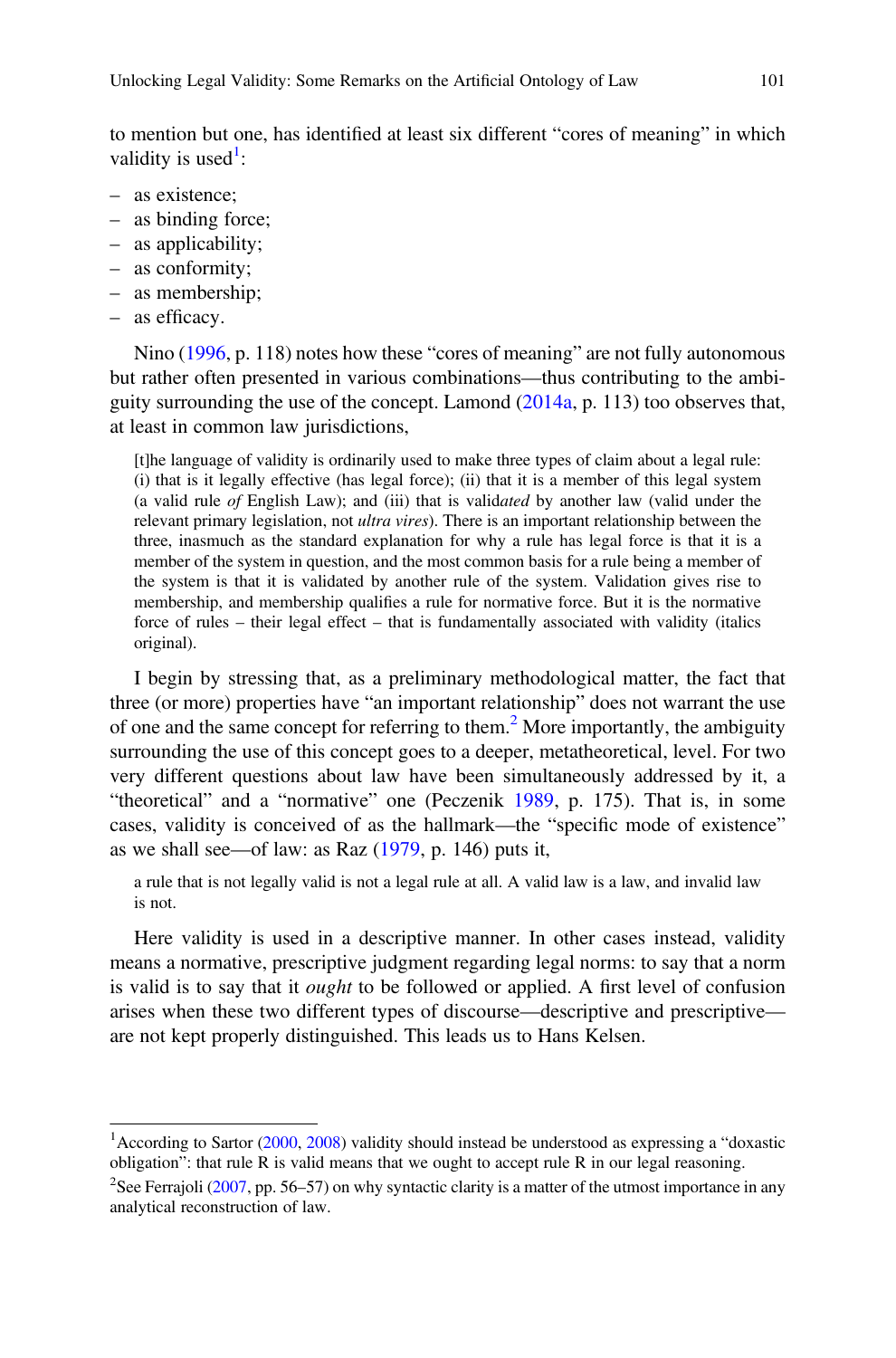## 2.2 The Ambiguity in Kelsen

In what might be one of the most quoted excerpts in modern legal theory, Kelsen [\(1946](#page-24-3), p. 30) affirms:

to say that a norm is valid, is to say that we assume its existence or – what amounts to the same thing – we assume that is has "binding force" for those whose behavior it regulates.

Thus, existence, validity, and binding force of law are synonymous; to wit, they express the same property.<sup>[3](#page-4-0)</sup> Or, as Guastini  $(2016)$  $(2016)$  puts it, there seems to be "conceptual identity" between the three properties. Before looking at the implications of this identification, it is worth noting how, according to Ferrajoli ([2016\)](#page-24-5), Kelsen's semantic ambiguity about validity originates in a higher-level *syntactic* ambiguity due to his use of the term "norm". Even though Kelsen [\(1960](#page-24-6)) clearly recognizes the fundamental distinction between normative acts—as acts of will that belong to the *Sein*—and norms, which are of those acts the meaning and belong to the *Sollen*, he denotes both of them with the same term "norm." This in turn means that for him (and his followers on this point) it is conceptually impossible to distinguish between the validity of the act that produces the norm and that of the norm itself: hence the equivalence between existence and validity of norms.

What then of the further equivalence with binding force? The passage above is used, among others, by Nino [\(1978](#page-25-5), p. 358) to argue that Kelsen does not hold a purely descriptive concept of validity, but a normative one. In this sense, to predicate the validity of a norm is to make an evaluative judgment about its obligatoriness and justification, that is, to prescribe that the norm ought to be obeyed. $4$  The problem is that such an evaluative stance runs against the postulate of purity of Kelsen's theory (Guastini [2016,](#page-24-4) p. 403). Things are not better if, following Bulygin [\(1998](#page-24-7)), we understand Kelsen's validity as expressing merely a positive legal obligation, for in this case we preserve the purity of the theory at the cost of running into the problem

<span id="page-4-0"></span><sup>&</sup>lt;sup>3</sup>Kelsen is not alone in confusing validity for something else: while natural lawyers "tend[ed] to identify legal validity with justice", so that "a norm is 'properly' valid only if it is coherent with certain objective values," legal realists identify validity with efficacy, so that valid norms are only those "implemented in society" (Pino [1999](#page-25-6), p. 535). A notable exception is Finnis [\(2011](#page-24-8), pp. 25–29) who, following Aquinas, recognizes the distinction between the existence of positive law—depending on a valid enactment—and its full validity that depends on its "derivation" from natural law.

<span id="page-4-1"></span><sup>&</sup>lt;sup>4</sup>It is interesting to note that when validity is predicated of moral and social norms, it seems to be meant exclusively in the normative sense—we claim that a moral or social norm is valid when we are saying that it ought to be obeyed. For if we were instead to use validity to address the ontological dimension, the concept would be simply redundant: there is no ontological status other than that of existence for moral and social norms. Anne Ruth Mackor points to me that German terminology seems to warrant my contention, because even though we cannot say of a social norm that it is Gültig (since it is not enacted in accordance with certain criteria), we can say nonetheless that is has Geltung, which means that it exists and it has binding force. This might help to explain the widespread flattening of the ontological question onto the normative one in legal discourse, and the resulting equation between validity (in the sense of existence) and bindingness.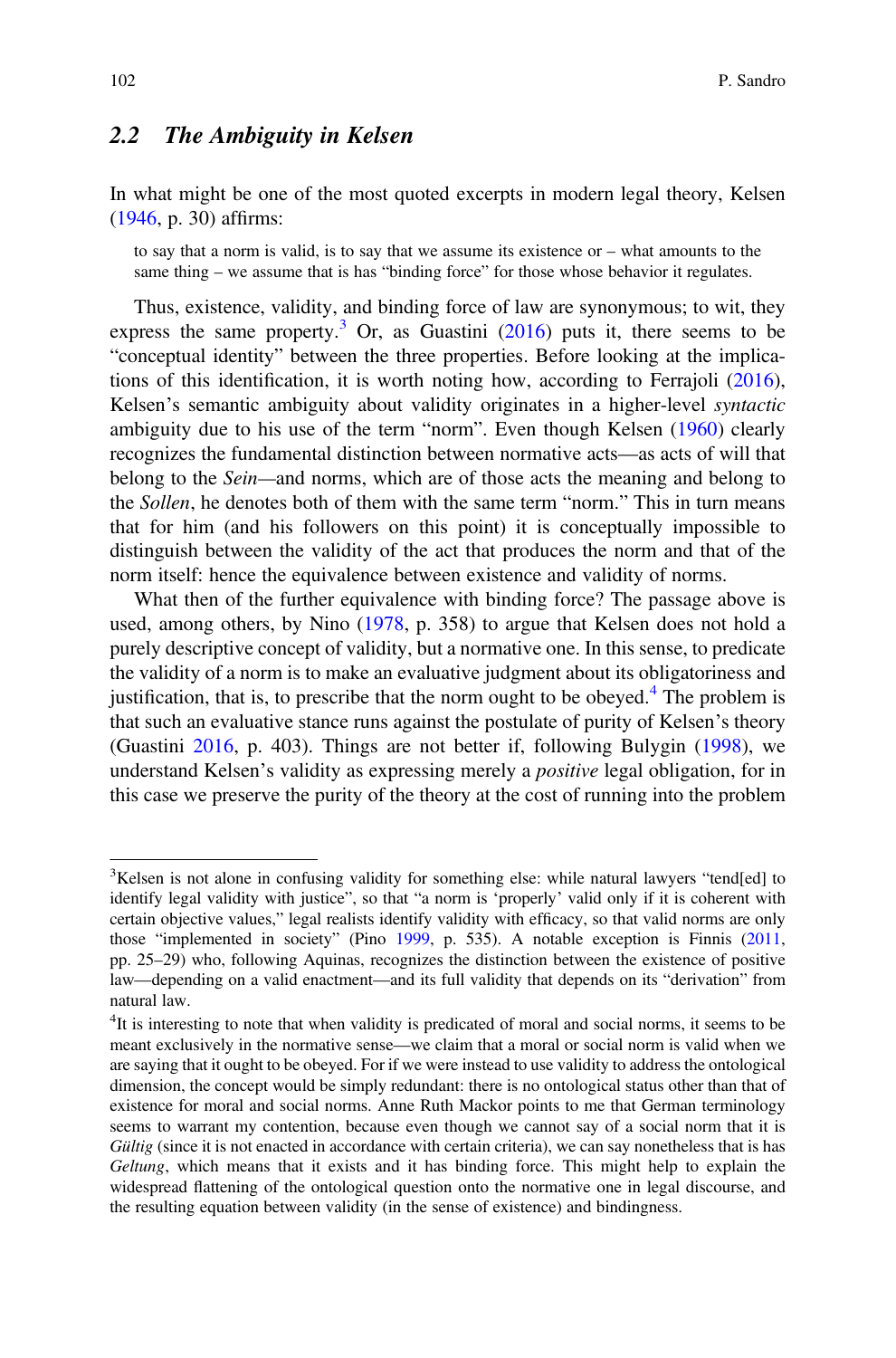of the necessary extralegal or nonnormative character of the Grundnorm (Guastini [2016,](#page-24-4) p. 404). In short, either way, the theoretical coherence of Kelsen's theory is compromised.<sup>[5](#page-5-0)</sup>

#### 2.3 The Results of the Ambiguity

For the purposes of this chapter, nothing hinges on whether Kelsen's notion of validity is, after all, descriptive or normative. What matters instead is that in either case, the ambiguous nature of his notion of validity (and of his notion of "norm" before that) yields far-reaching consequences for our understanding of modern legal systems. In particular, the equivalence between existence, validity, and bindingness entails on the conceptual level that

- (I) all existing legal norms are also always valid and binding;
- (II) invalid legal norms do not exist and have no binding effect;
- (III) all that is necessary for a legal norm to be valid and thus binding is the (formal) validity of its source.

These three theses are hard to reconcile with our current legal practices.

(I) implies that validity and binding force become part of the very definiens of "legal norm" so that to talk of a nonbinding legal norm amounts to a contradiction in terms (Peczenik [1989](#page-25-2), pp. 175–176). Yet even if we conceive of bindingness in purely legal terms, we know that such contradiction does not hold as a matter of logical necessity (in our modern legal systems at least): just think about the disapplication of domestic norms that are in conflict with European Union legislation. Such norms retain their full validity (provided they had it in the first place) and yet "lose" their bindingness (or force of law).

(II) instead makes it impossible to coherently account for a great number of legal norms (as contained in statutes, secondary legislation, or administrative acts) that might be declared invalid by a court at some point and yet have been *part* of the legal system—and might have produced legal effects—for a while.<sup>[6](#page-5-1)</sup>

(III) has the even more paradoxical effect of preventing Kelsen from fully exploring what is likely one of his greatest contributions to legal theory, namely the identification of the static as well as dynamic character of modern legal systems (Ferrajoli [2016\)](#page-24-5).

Kelsen in fact shows us that one of the distinguishing characteristics of law as a normative order is that it regulates its own creation. It does so through the "chain of

<span id="page-5-0"></span><sup>&</sup>lt;sup>5</sup>See Nino [\(1996](#page-25-1), p. 119). MacCormick ([2008,](#page-24-9) p. 162) states that bindingness is not validity, but "one of the consequences" of it.

<span id="page-5-1"></span><sup>&</sup>lt;sup>6</sup>See Kelsen's ([1992](#page-24-10), pp. 72–73) strained attempt to account for "rechtswidriges Recht" in terms of the contemporary validity of "alternative provisions" (both the valid and the invalid one). In this sense legal norms would always have an implicit alternative clause: see the rebuttal of this idea in Guastini [\(2016](#page-24-4)).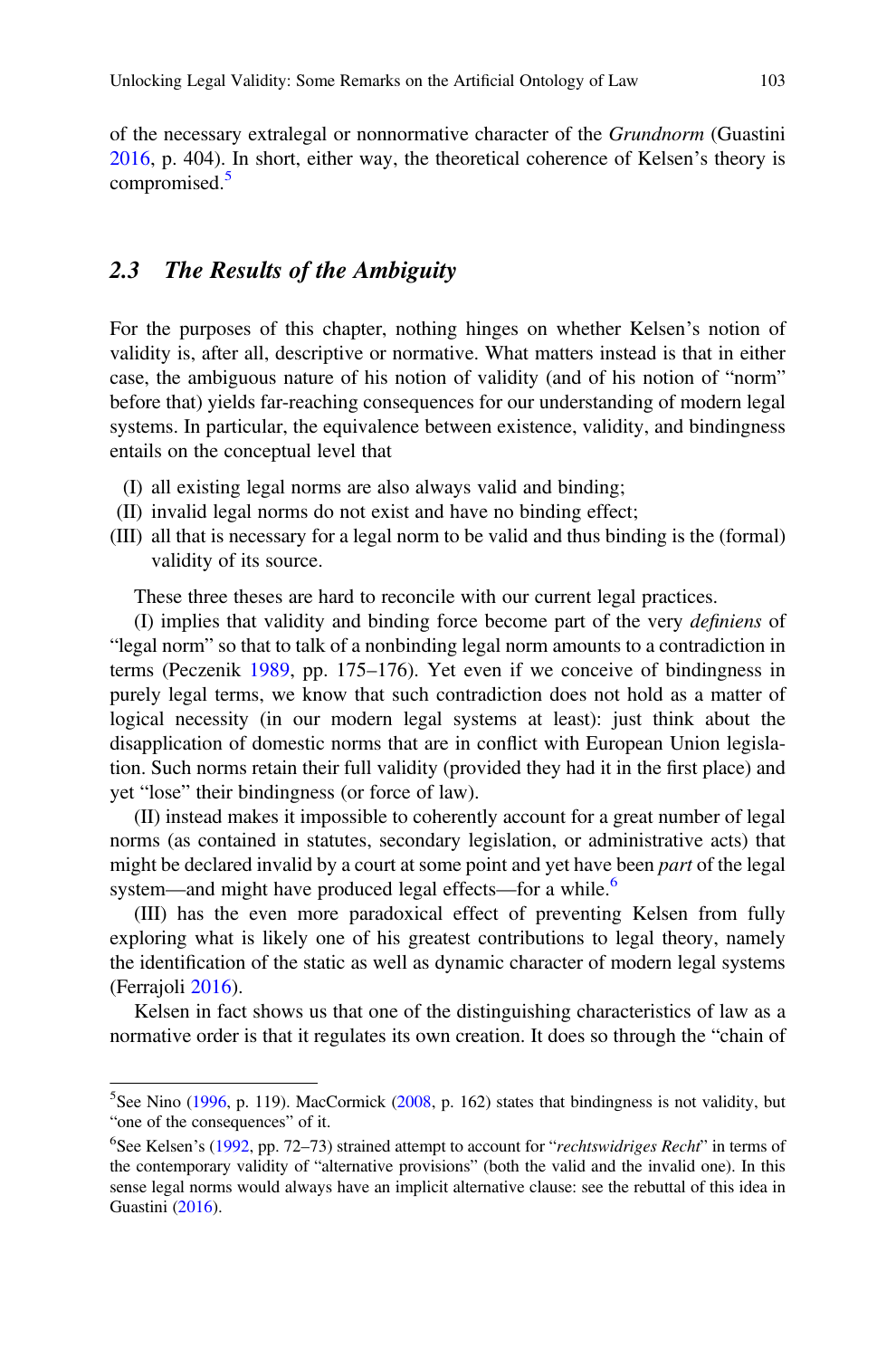validity," which pertains not just to the forms of the acts that produce norms but also to the content of those norms. Yet if we identify the sufficient condition of validity of legal norms with the validity of the acts that produce them, it does not actually matter whether the content of those norms will conflict hierarchically with that of the superior norms.<sup>[7](#page-6-0)</sup> In other words, the material validity of a norm—its *conformity* with higher norms—becomes irrelevant as it is neither a necessary nor a sufficient condition for the existence of the act that produces it (Ferrajoli [2016](#page-24-5), pp. 92–93). This leads us to the striking realization that, if we were to take Kelsen at face value on this point, the concept of validity would be ultimately "completely worthless" (Guastini [2016](#page-24-4)). Is this really the case?

Before we look at the structure of modern legal systems to see whether validity is really a dispensable concept that plays no real function in our understanding of law, we need to clarify what sense of the "existence" of norms is at stake here.

#### 3 Some Remarks on Normative Ontology

As I have mentioned already, the discussion about validity is muddled not only by terminological differences, but also by some deeper conflicts pertaining to the metaphysical nature of norms that are not always brought to the surface of the discussion. In particular, the idea of the "existence" of norms is in many respects puzzling: it amounts to one, if not to the main driver of the naturalistic explanation of law that we know (in its many variants) as legal realism. $8$  For one thing, norms do not exist in the same way as material objects do as they lack, for instance, mass. In this sense, norms are "mysterious beasts" (Brennan et al. [2013,](#page-24-11) p. 2) and are more akin to so-called abstract objects, such as mathematical entities and properties (Berto and Plebani [2015\)](#page-24-12). The puzzling metaphysical nature of norms has become relevant again in legal theory since the introduction of linguistic and conceptual analysis and of the key distinction between norms and norm formulations (Narváez Mora  $2015$ ).<sup>[9](#page-6-2)</sup> Once it was clarified that norms cannot be the norm formulations through which they are expressed—for norm formulations almost always underdetermine norms as their

<span id="page-6-0"></span> $7$  For the criticism that a purely source-based criterion can never help identify by itself "individual" legal norms" see Priel ([2011\)](#page-25-8). As we shall see, legal norms are actually always the product of the interpretation of the act adopted according to the rules on its production.

<span id="page-6-1"></span><sup>&</sup>lt;sup>8</sup>Most legal realists do not dispute that something we ought to call "law" exists in fact—what they contend is that this institutional practice we call "law" is made (also) of metaphysical entities such as norms. Rather, law is exclusively made of human behavior in their view, and as such it is amenable to empirical observation.

<span id="page-6-2"></span><sup>&</sup>lt;sup>9</sup>For a comprehensive and insightful discussion of the distinction and its ramifications see Pino [\(2016](#page-25-9)).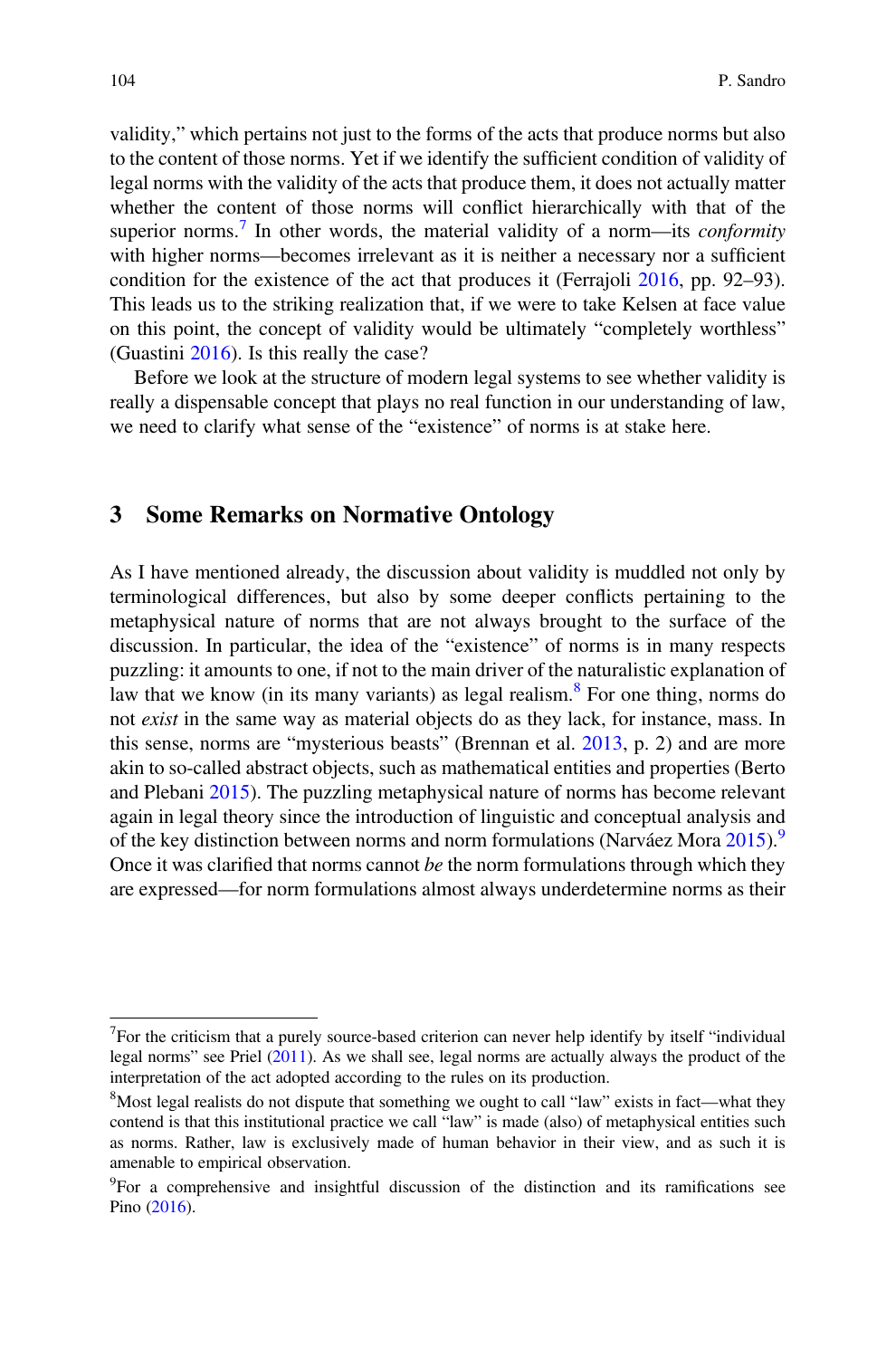meanings<sup>[10](#page-7-0)</sup>—the question of what kind of entities norms are does not seem to have a readily available answer any longer. $\frac{11}{11}$  $\frac{11}{11}$  $\frac{11}{11}$ 

As Guastini ([2013,](#page-24-13) pp. 146–147) points out, when we talk about the existence of norms in jurisprudential discourse, we might be alternatively referring to two different questions: (i) what does it mean that a norm *exists*, in general, and (ii) when does a norm exist in a given legal system, that is, when does a norm belong to it? The first is a metaphysical question that refers to norms in general, while the second is a contingent, positive question whose answer depends on the legal system taken into account—as different legal systems have different criteria as to the membership of their norms. Given space constraints, I will not be able to discuss here all the ontological and metaontological commitments underlying the following remarks,  $^{12}$  $^{12}$  $^{12}$  but I will nonetheless flesh out a rough account of what it takes for a (legal) norm to exist.

Let us start from the intuition that norms do not make sense *as such* until they are expressed or formulated: in other words, they do not exist before someone expresses them. As Kelsen ([1949,](#page-24-14) pp. 483–484) holds, there are no normative principles in the physical world, only regularities of behavior and physical laws (such as gravity). The point is that these regularities and physical laws exist—and causally interact with the world—independently of anyone observing and expressing them: they are strongly mind-independent. The same cannot be said of normative principles. A normative principle is such only if it can be potentially acted upon, that is, if it can make a difference, by being taken into account, in the practical reasoning of the agent: and in order to do so, it must be *somehow* expressed and recognized as such.<sup>[13](#page-7-3)</sup> In other

<span id="page-7-0"></span><sup>&</sup>lt;sup>10</sup>Narváez Mora [\(2015](#page-25-7)) claims that legal norms "are not entities of any kind" and that the necessity to look for the ontological "substance" of norms is what inevitably leads us into the rule-following paradox. I address this worry in my forthcoming monograph on the distinction between creation and application of law (Sandro [2019](#page-25-10), forthcoming).

<span id="page-7-1"></span><sup>&</sup>lt;sup>11</sup>This is a question that belongs to normative ontology in general, and not just to legal theory. I use the definition of normative ontology to distinguish the approach outlined here from the one that pertains to the social ontology of law, on which see the recent debate in Rechtstheorie with contributions by Bernal, Canale, Ekins, and Tuzet. In particular, using Tuzet's ([2014\)](#page-25-11) terminology, here I am chiefly concerned with "entity-ontology," while the social ontology approach deals with "process-ontology."

<span id="page-7-2"></span> $12$ As such a great deal of the analysis that follows is based on the nonreductive ontological account of norms put forward by Brennan et al.  $(2013)$  $(2013)$ . While I do not necessarily subscribe to every element of their proposal (especially when it comes to the analysis of legal norms), it does constitute the most comprehensive account of normative ontology currently available in the literature—and it does have a considerable edge over reductive accounts (like the ones that equate social norms with the underlying practices). For a more general discussion of metaontology I refer the reader to the formidable introduction to the subject by Berto and Plebani ([2015\)](#page-24-12). For an application of this line of enquiry to law see Narváez Mora ([2015\)](#page-25-7) and Moreso and Chilovi [\(2016](#page-24-15)).

<span id="page-7-3"></span> $<sup>13</sup>$ I prefer the use of the term "expression" over "formulation" (the one favored by Guastini) given</sup> that sometimes norms can remain "implicit," that is not explicitly verbally formulated. Yet even implicit norms must be somehow expressed (through behavior, with reactive attitudes for instance) in order to acquire the capacity to figure in practical reasoning. I owe this remark to Sebastián Figueroa Rubio and Anne Ruth Mackor.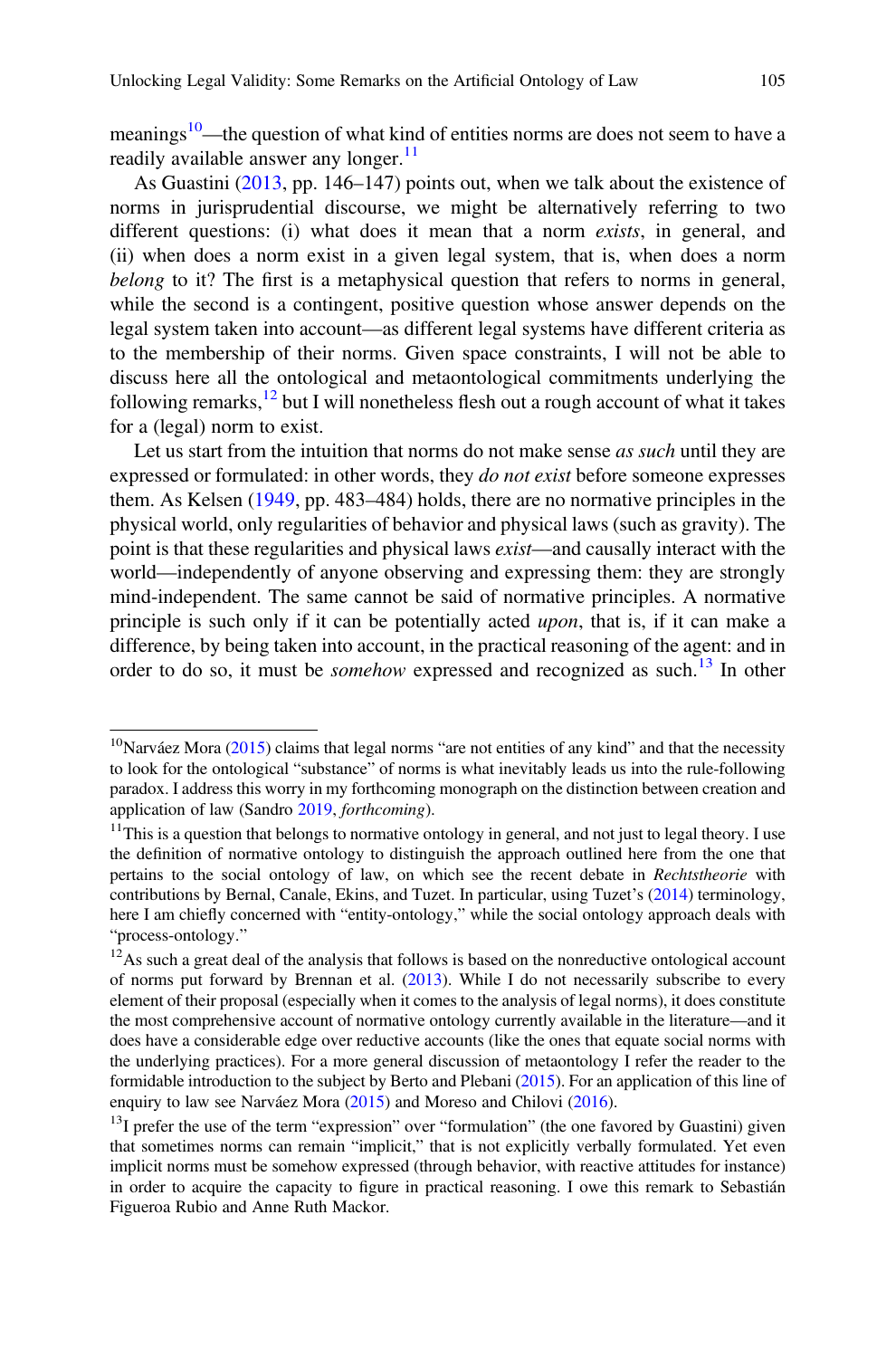words, a normative principle must have some degree of epistemic accessibility if it purports to guide conduct: as Raz  $(2011)$  $(2011)$  affirms, it must "be in the world."<sup>[14](#page-8-0)</sup> And as expression is an act of will, one could say then that the normative element in any standard or general requirement is necessarily intentional.<sup>[15](#page-8-1)</sup>

"Expression" seems to be then a necessary, albeit not sufficient, condition for something to be considered normative, for only with its expression does a norm acquire the capacity to interact "causally" with the furniture of the world (Guastini [2013,](#page-24-13) p. 147).<sup>[16](#page-8-2)</sup> We can call this the *expressive* or *epistemic* condition of existence of norms. In this first sense, to affirm that "norm N exists" means "someone expressed N" (Guastini [2013,](#page-24-13) p. 147).<sup>[17](#page-8-3)</sup> This might be why many think that norms are a particular kind of abstract object, namely "linguistic entities," and as such bear a special relationship to language (Moreso and Chilovi  $2016$ ; Pino  $2016$ ).<sup>[18](#page-8-4)</sup> But is this all there is to the existence of norms? Is it enough that someone—anyone expresses or formulates a deontic requirement and this fact alone grounds its existence qua norm? $19$ 

While expression is a necessary condition of the existence of all norms, it is clearly not a sufficient one. I could indeed let you know that "people ought not to listen to music in this city," which is a syntactically and semantically well-formed deontic requirement. But my utterance could only express a genuine norm in light of something else being the case: for instance, if there is a moral principle that prohibits people from listening to music in this city or if the person uttering the deontic sentence is the sovereign of the system and so forth. Thus, in this second sense, to say that norm "N" exists means "something metaphysically grounds normative principle 'N.'" We can call this the *metaphysical* or *grounding* condition of the existence of norms. This grounding relation obtains always between a norm and a "grounding fact," which in turn seems to change depending on the type of norm we are considering (von Wright [1963](#page-25-13)):

- **Moral norms**: here there is a preliminary distinction to be drawn depending on whether we are talking about an objectively valid moral norm or a norm of positive morality of a given social group.
	- Critical morality: a norm "N" exists if there is an objective normative principle "N" of morality. Here, in other words, we have the conceptual identity

<span id="page-8-0"></span><sup>&</sup>lt;sup>14</sup>Cf Brennan et al. [\(2013](#page-24-11), p. 31). On how post-modern law is progressively losing its previous mode of "being in the world" see Walker ([2009\)](#page-25-14).

<span id="page-8-1"></span><sup>&</sup>lt;sup>15</sup>For Gaus [\(2014](#page-24-16)) norms are "human [normative] artifacts." Cf also Gardner ([2012,](#page-24-17) pp. 59–65, 85–86).

<span id="page-8-2"></span> $^{16}$ Gardner ([2012](#page-24-17), p. 86) seems to limit this necessary positive character of norms to legal ones, but I do not see any reason for such limitation. See also the quote by Samuel Pufendorf about the existence of "moral entities" in Westerman's contribution to this volume.

<span id="page-8-3"></span><sup>&</sup>lt;sup>17</sup>This understanding of ontological parlance in arithmetical terms seems to be similar to the one by Moreso and Chilovi ([2016\)](#page-24-15).

<span id="page-8-4"></span> ${}^{18}$ Cf Narváez Mora ([2015,](#page-25-7) pp. 43–44).

<span id="page-8-5"></span><sup>&</sup>lt;sup>19</sup>For an introduction to metaphysical grounding see Tahko and Lowe  $(2015)$  $(2015)$ .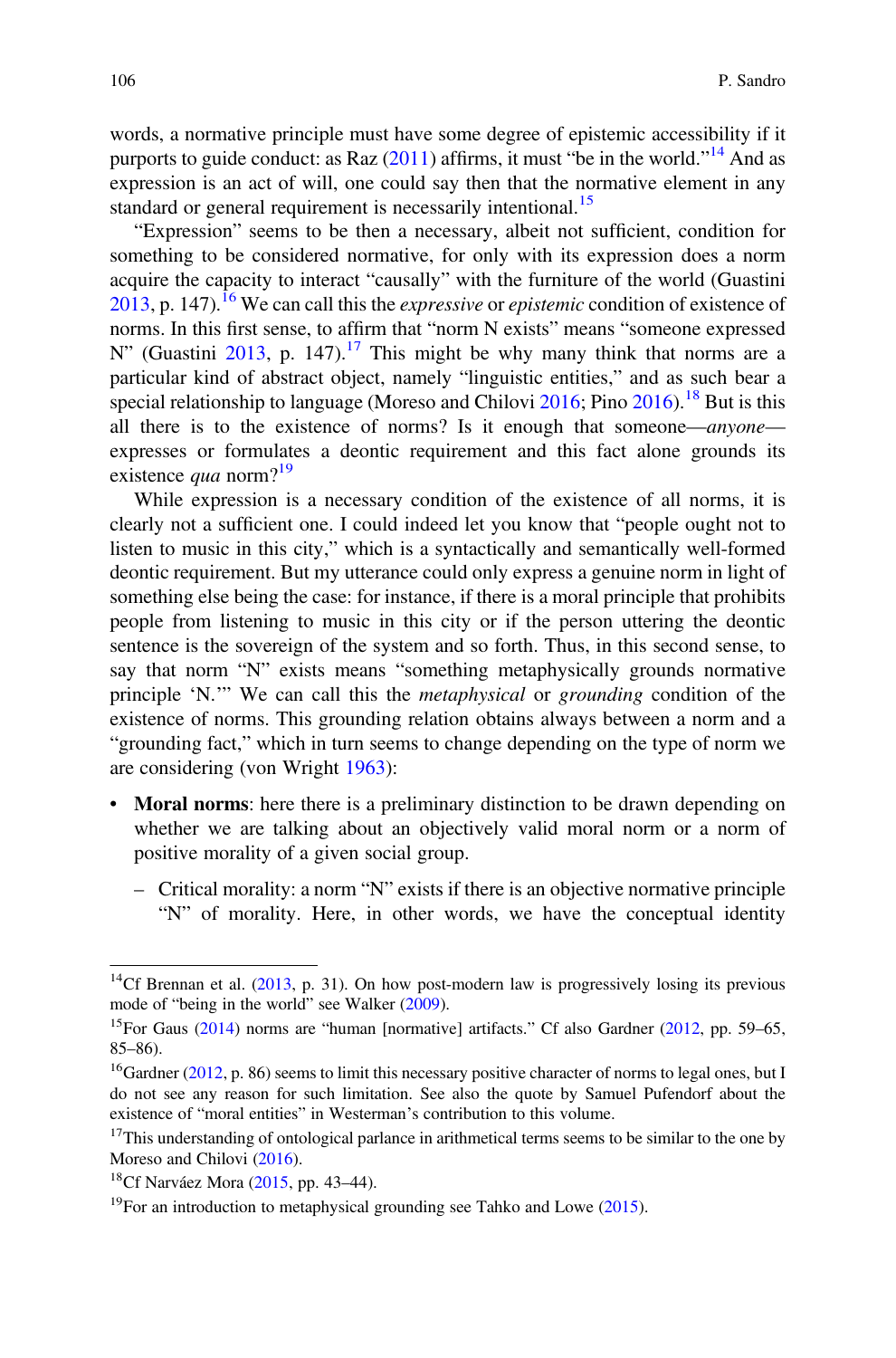between the truth maker and the proposition that expresses the normative requirement, the problem being instead the existence and epistemic accessibility of such grounding facts (one must be a moral realist, broadly understood).

– Positive morality: if we consider instead a given social group in a given moment in time, a norm "N" exists if the corresponding normative attitudes are displayed by a "significant proportion" of members of the group (and a significant proportion knows about this) (Brennan et al. [2013,](#page-24-11) p. 29).

What is important to point out is that in both cases, the relevant norm "N" exists but is independent from the underlying N-practice—that is, the social practice that sees "N" as its object, or practice of "N"-ing. This is clear in the case of the norms of critical morality, which—postulating the existence of the corresponding objective normative principles—bind irrespectively of the mental states of their addressees, but it is also what, according to Brennan et al. [\(2013](#page-24-11), pp. 58–59), distinguishes the norms of positive morality of a group from its social ones $20$ 

- Social norms: a social norm "N" exists in a given social group if a significant proportion of members of the group accept "N" and this acceptance is known to a significant proportion of members of the group—so that there is an (at least presumed) N-practice.<sup>[21](#page-9-1)</sup>
- Legal norms: a legal norm "N" exists if it belongs to legal system S, for its existence is tantamount to the membership of the system (Pino [2016;](#page-25-9) Nino [1996\)](#page-25-1). Now what it takes for a norm to belong to system "S" is a contingent question, the answer to which will be different from system to system. The key point for our purposes—and what distinguishes legal norms (qua formal or institutional)<sup>[22](#page-9-2)</sup> from moral or social ones (informal)—is that, in this case, the creation and change and eventual demise of norms is regulated by a second set of rules belonging to

<span id="page-9-0"></span><sup>&</sup>lt;sup>20</sup>The difference between norms of positive morality and social ones lies in the fact that the former "are constituted by [normative] attitudes that are necessarily *practice-independent*," while the latter are "necessarily *practice-dependent*." In this respect it is worth pointing out that for these authors social norms only entail *presumed* corresponding social practices (p. 76) and not actual ones, thus allowing for the possibility of "universal error" (Gaus [2014](#page-24-16)) on the existence of such corresponding practices. Now while I agree with Brennan et al. and with many others (see for instance Perry [2015](#page-25-16), p. 284 fn.3) that to identify social norms with the corresponding practices amounts to a serious category mistake (to the extent that it is not the case that the existence of a practice is ever sufficient to generate a social norm), I am not convinced that a corresponding social practice needs only be presumed (and not actually obtain) for a social norm to exist. For the purposes of this chapter however nothing fundamentally hinges on this point.

<span id="page-9-1"></span><sup>&</sup>lt;sup>21</sup>Here (as well as before with norms of positive morality) I leave it open whether this knowledge condition requires *common* or merely *mutual* knowledge amongst members of the group. For an insightful discussion about the acceptance of social rules see e.g. Perry [\(2015](#page-25-16)).

<span id="page-9-2"></span> $22$ Institutionalized normative orders—such as those of a company, or of an association—are to be considered in this respect more similar to law than moral and social orders, as it makes indeed perfect sense to speak of a "valid norm of that association" if by this we refer to the (institutional) fact grounding the creation of such a norm (MacCormick [2008](#page-24-9), p. 160).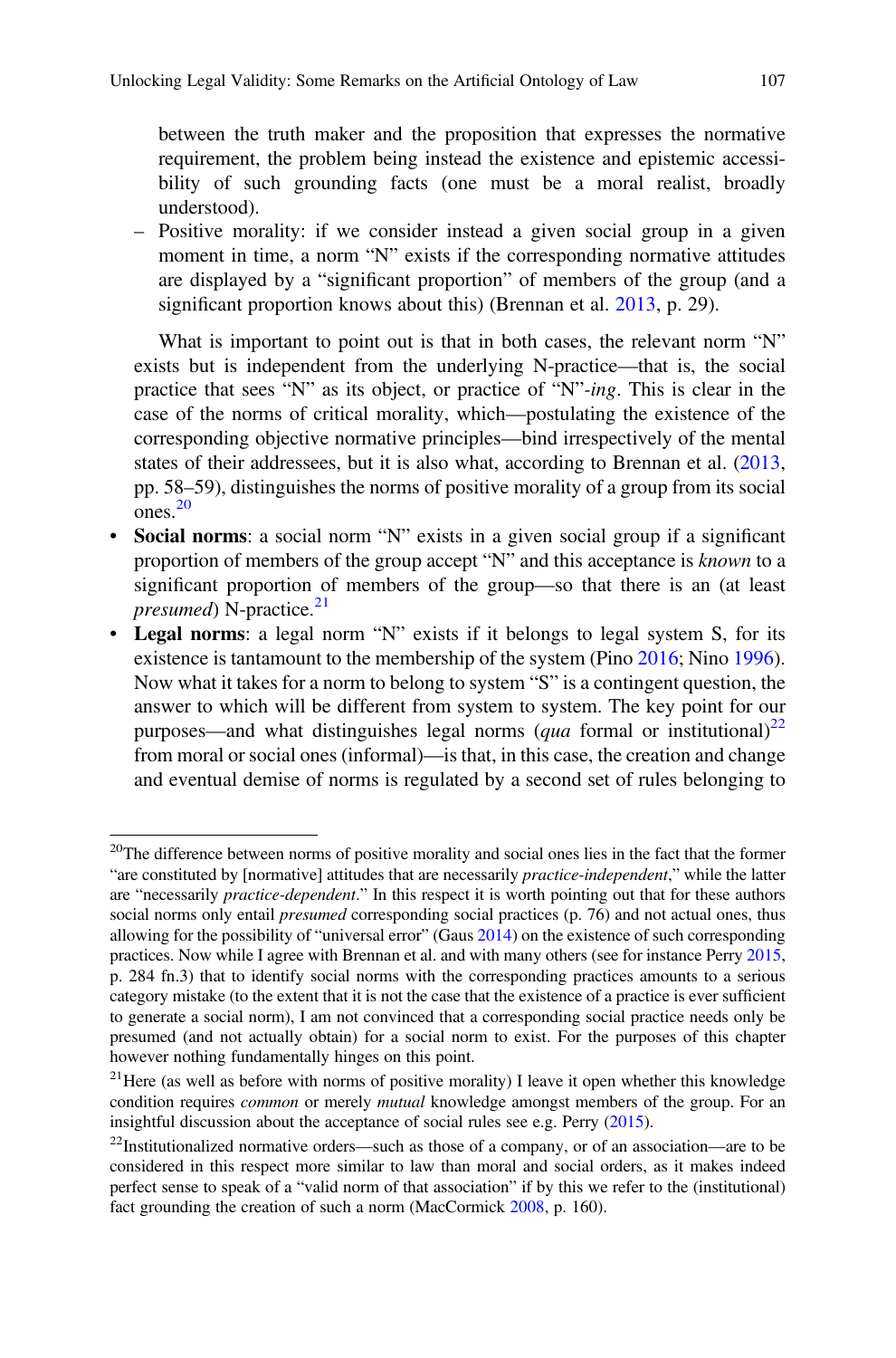the system itself (Hart's secondary rules) that are administered by some type of authority. Law is in this sense reflexive or autonomous. To put it with Kelsen ([1946,](#page-24-3) p. 132), one of its distinguishing features is that it regulates its own creation and application. As such, a legal norm "N" is practice-independent vis-à-vis the corresponding social practice "N" (as much as an equivalent objective moral norm " $N^{1}$ ").<sup>[23](#page-10-0)</sup>

There seems to be then a key difference between moral and legal norms on the one hand and social ones on the other. The latter, but not the former, are necessarily metaphysically practice-dependent. In other words, a moral or legal norm does not necessarily need a corresponding social practice (not even a presumed one) to exist. This leaves their expression (or formulation) as the only epistemic dimension they might ever "possess," given that the corresponding social practice might never develop. $24$  This is clearly shown in the case of legal norms, for example, those that in most countries around the world prohibit the file sharing of copyrighted material. The fact that people do actually share and download illegally copyrighted material on a regular basis—so that the corresponding social practice cannot be said to exist, not even presumably—does not falsify, by itself, the assertion that such legal norms exist (and are valid).

Why is this relevant? According to my analysis, expression is the only ontological (qua epistemic) condition that norms of all kinds share. But for moral and legal norms, given their practice-independence, expression might be and remain their only epistemic display—that is, the only way they might "be in the world" to interact with it. Two conclusions stand out then: first, that for these two kinds of norms, it is even more the case that to affirm that they exist is tantamount to saying that someone has expressed or formulated them<sup>[25](#page-10-2)</sup> and that, because of it, the possibility and circumstances of their expression become the real "battleground" in relation to their

<span id="page-10-0"></span><sup>&</sup>lt;sup>23</sup>While legal norms are practice-independent when considered atomistically vis-à-vis their corresponding N-practices, the legal system as a whole is not so—it is dependent on a different, (general) S-practice of recognizing the authority of the system and on its acceptance by the majority of members of the group. So there seems to be always a social (conventional?) fact that ultimately grounds legal norms and that is not present for objective moral norms, which marks once again the difference between law and (critical) morality. Brennan et al. ([2013,](#page-24-11) p. 49) express this difference (in what seems to me a more convoluted way) by claiming that formal norms (of which legal norms are a subset) need only involve de re normative attitudes, and not de dicto ones. See furthermore on the concept of "systemic acceptance" Lamond [\(2014b](#page-24-18)). This remark seems also to map onto the distinction drawn by Canale ([2014,](#page-24-19) p. 307) between the social practice which originates a legal system and that must be characterized by "collective intentionality" and the subsequent social practice that "warrants the existence of a legal system over time" but need not be characterized by any such "joint action."

<span id="page-10-1"></span><sup>&</sup>lt;sup>24</sup>We might see epistemic manifestation in the potential judicial decision that applies and enforces the norm, but this is also a manifestation of the underlying S-practice underpinning the authority of the system.

<span id="page-10-2"></span><sup>&</sup>lt;sup>25</sup>Someone with (normative and not just epistemic) authority, that is. This signals another difference with social and positive morality norms, namely that in this latter case, given their practiceindependence, it does not really matter who formulates them (formulation works only as a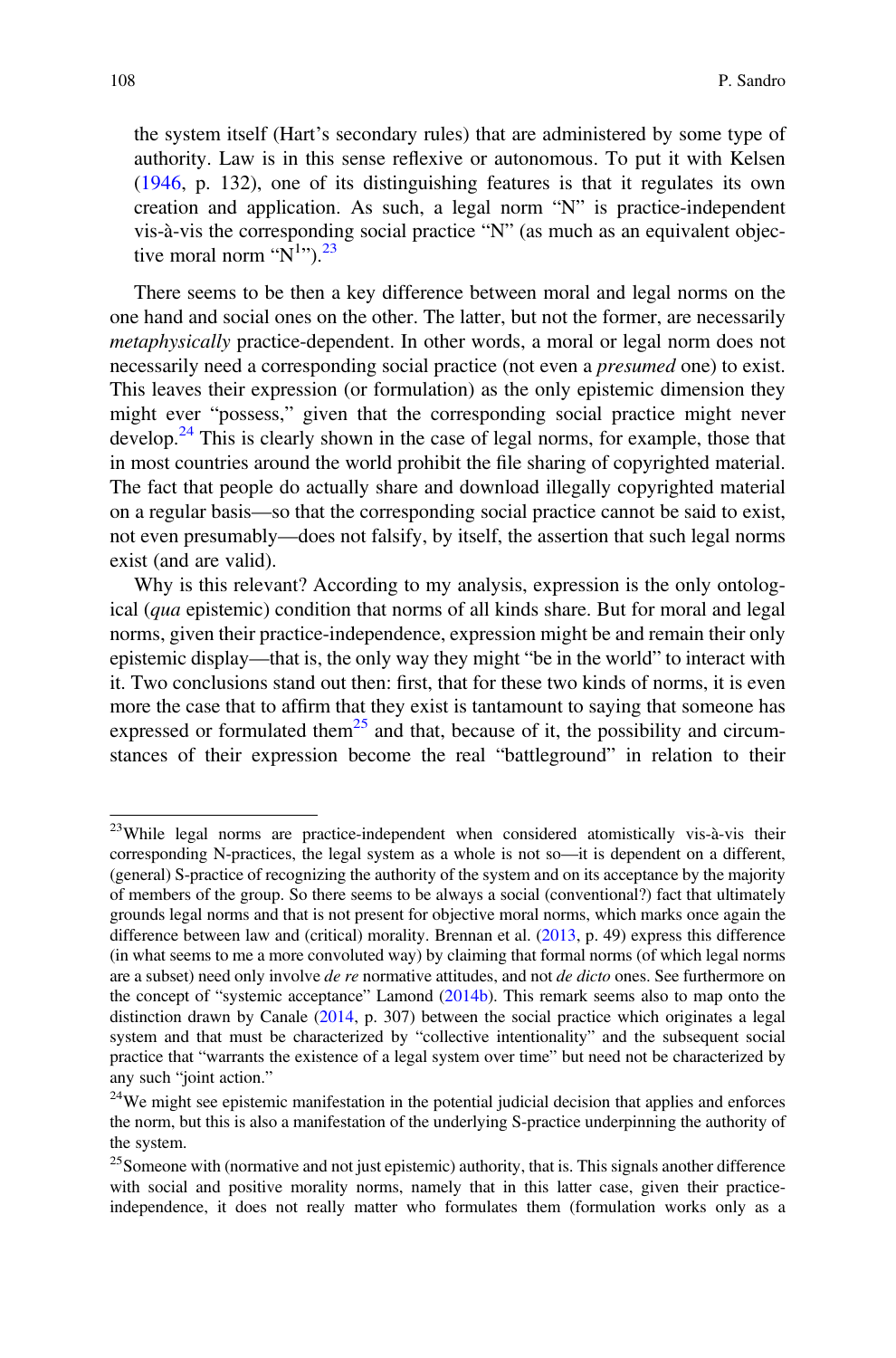existence. In the case of norms of critical morality, the question is whether there are such things as objective moral facts (or goods) and, if there are, whether (and how) we can access them. In the case of legal norms instead, the question is whether whoever formulated the norm had the authority to do so and whether this expressive act was carried out within the formal and material requirements imposed by the higher-ranking norms in the system. This brings us back to the concept of validity.

#### <span id="page-11-0"></span>4 Explaining the Validity Vis-à-vis the Existence of Law

Incidentally, the topic of validity is an example of a certain degree of insulation sometimes displayed by Anglo-American jurisprudential scholarship vis-à-vis its continental and Latin American counterparts. Consider again the paradigmatic statement by Raz ([1979,](#page-25-3) p. 146), for whom a rule that is not legally valid is not a legal rule at all. Like many others in Anglo-American scholarship, Raz identifies the validity of law with its existence. Only valid law belongs to the legal system; invalid law does not. In this regard, laws are like stones: "a non-existent stone is not a stone, though we can talk about such stones and describe some of their properties as we can do about invalid rules" (Raz [1979,](#page-25-3) p. 148). But is an invalid law necessarily not "law"? Intuitively, one can point to all those instances in our current legal systems in which invalid legal acts—like statutes or administrative measures—may still yield normative consequences, at least until the moment when they are annulled or repealed by a court. These acts, albeit invalid, do belong to the legal system—they have some relationship or status within it (Guastini [2013](#page-24-13), p. 132).

While the distinction between the existence and the validity of law has come to the fore of Anglo-American scholarship only very recently,  $^{26}$  $^{26}$  $^{26}$  it has instead been accepted and discussed for quite some time in continental and South American scholarship, following the seminal work of scholars such as Eugenio Bulygin, Luigi Ferrajoli, and Carlos Nino. These scholars have pointed out that Kelsen's conflation of the existence of a legal norm with its validity conceals what amounts to the key innovation brought about by modern constitutional systems, namely the very possibility of existence of what has been aptly termed by Ferrajoli [\(2007](#page-24-2)) "unlawful

<sup>&</sup>quot;proxy" for the corresponding practice). The same does not clearly apply to law, as we shall see shortly.

<span id="page-11-1"></span><sup>&</sup>lt;sup>26</sup>This is mainly due to a series of recent contributions by Matthew Grellette. His work, although commendable, cannot "rescue" Anglo-American jurisprudence from the charge of insularity: while Grellette presents the distinction between the existence and the validity of law as "unexplored" (Grellette [2010](#page-24-20), p. 38), this distinction has been put forward and discussed in Continental and Latin-American jurisprudence for over 30 years. This does not seem to be due to a lack of resources in English—as Pino's ([1999](#page-25-6), p. 535) article in Law and Philosophy discusses Ferrajoli's idea that the "mere enactment [of a legal norm] does not coincide with validity." Similarly, there is no reference to Munzer's important book *Legal Validity* ([1972\)](#page-24-21) where, almost 40 years before Grellette's work, Munzer clearly distinguished not only between formal and material validity (p. 25), but also between the existence and the validity of legal norms (pp. 37–43).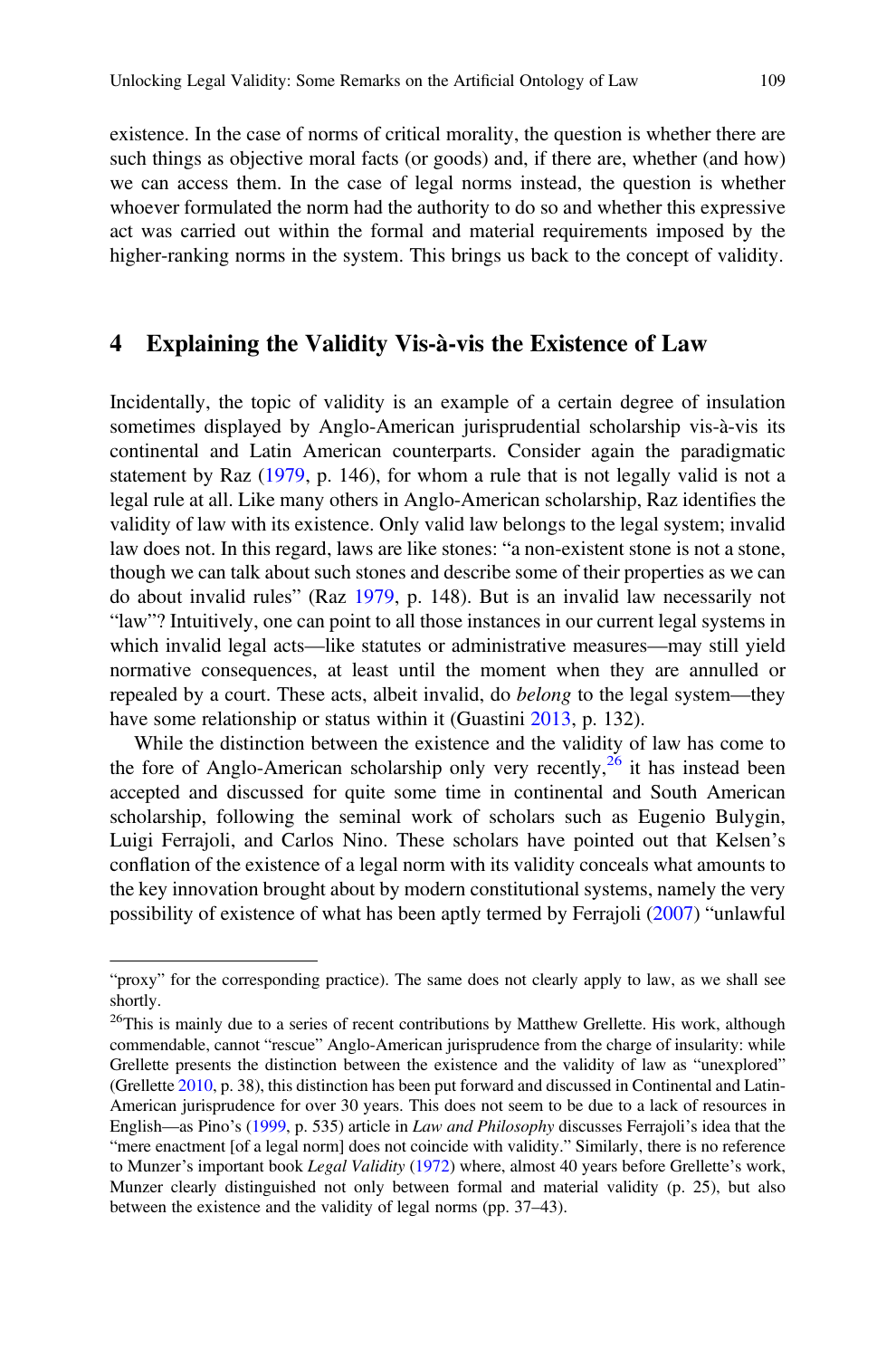law,"<sup>[27](#page-12-1)</sup> something that would amount to a contradiction in Raz's (and Kelsen's) theory.[28](#page-12-2) Yet this constitutes possibly the most striking feature of modern juridical phenomenology: it points to the fact that there are limits to what even the highest legislative authority in a legal system can do—and these limits are legal ones, as established in some sort of constitutional settlement (usually codified and entrenched but not necessarily). As such, there are some things that as a matter of law the legislator cannot do (Grellette [2010](#page-24-20), pp. 26–31): an idea simply unentertainable if we consider the idea of sovereignty as expressed by Bodin ([1586\)](#page-24-22) with the idea of potestas legibus soluta and that still nowadays proves hard to reconcile with the principle of parliamentary sovereignty in English constitutional scholarship.<sup>[29](#page-12-3)</sup>

#### <span id="page-12-0"></span>4.1 Formal and Material Validity

Only by distinguishing between the existence and the validity of law can we truly understand the meaning of the latter—a property that refers to the conformity of both acts and norms to the hierarchically superior norms governing their production. As already mentioned, in its most general understanding, the property of being "valid" indicates the state of being in accordance or conforming with something. The first step toward understanding how "unlawful law" is even conceivable is to recognize that in institutional-normative systems, validity (as conformity) can assume two different dimensions, the formal and the material one. According to Pino [\(2014](#page-25-17), p. 207), the former pertains to

the attainment of the formal/procedural conditions regarding the exercise of law-making power, according to which a certain text can be considered as a legal source. Formal validity usually coincides with a successful "enactment", and it can be ascertained by means of a factual inquiry about the realization of the relevant law-making procedures (italics mine).

Hence, a bill that is not approved by the Italian Parliament following the prescribed procedure (for instance, a constitutional bill that is approved through the ordinary legislative procedure) is not formally valid, and the Italian Consulta (the Constitutional Court) can quash it (article 136 of the Italian Constitution). Another fitting example is that of a written contract that is lacking one of its essential elements, such as the signature of one of the contracting parties (when this is required by law). Material validity, instead,

<span id="page-12-1"></span> $27$ This is my translation (Sandro  $2011$ ) of the original Italian expression "diritto illegittimo." For a discussion of the concept of "unlawful law" see Grellette [\(2010](#page-24-20), p. 36).

<span id="page-12-2"></span><sup>&</sup>lt;sup>28</sup>Grellette ([2010,](#page-24-20) p. 32) correctly recognizes that early positivists like Austin or Hart took as paradigmatic cases legal systems whose criteria for validity were based purely on conventional practice and hence it would be uncharitable to make too much of their failure to distinguish between existence and validity. The same cannot be said of later positivists, and especially of Kelsen.

<span id="page-12-3"></span><sup>&</sup>lt;sup>29</sup>Think about the discussion which ensued after recent decisions such as R (*Jackson*) v Attorney General [2005] UKHL 56 and AXA General Insurance v Lord Advocate [2011] UKSC 46.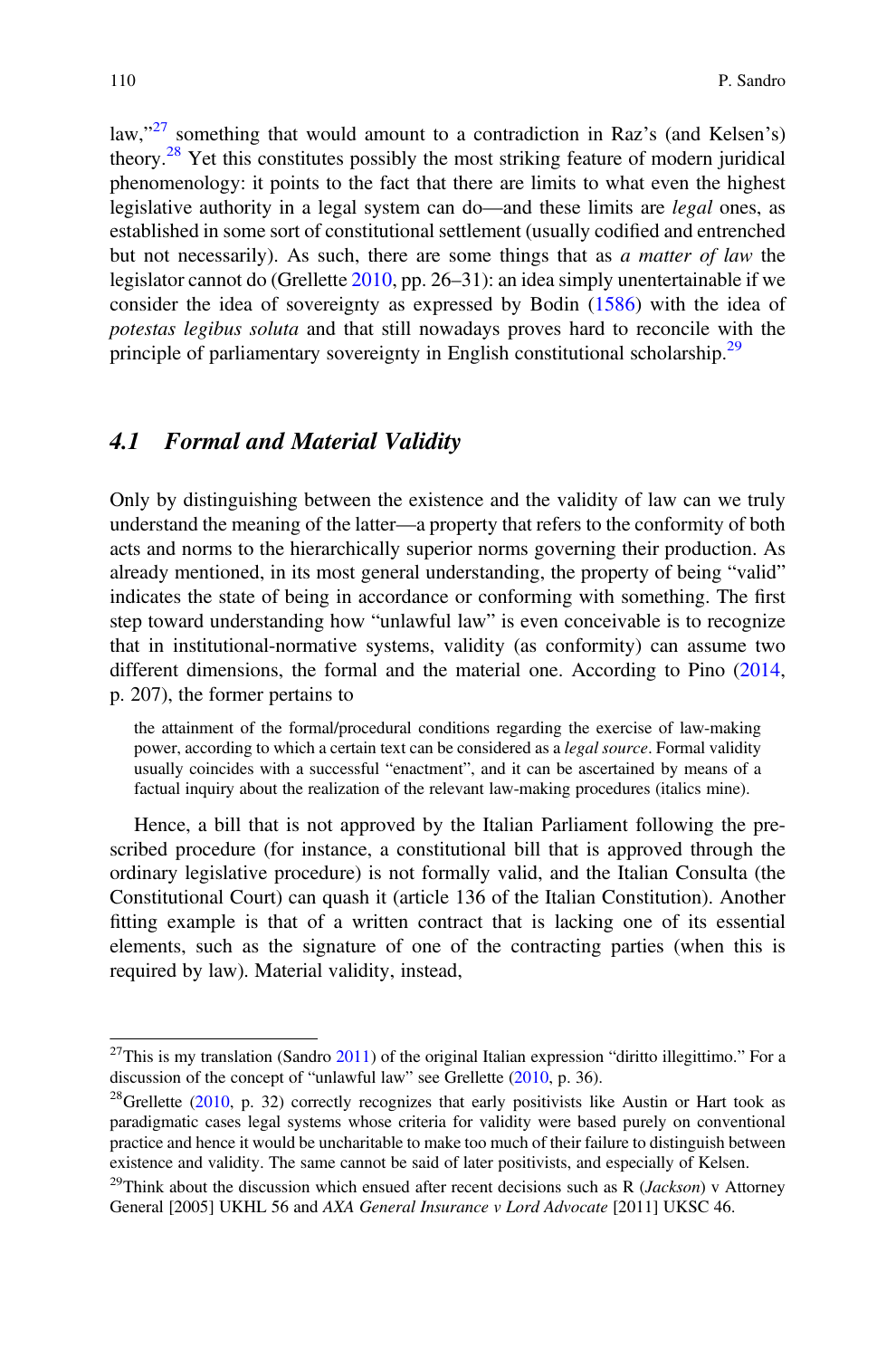|                   | Formal validity                                            | Material validity                |
|-------------------|------------------------------------------------------------|----------------------------------|
| Pertains to       | Sources                                                    | <b>Norms</b>                     |
| Requires          | Attainment                                                 | Coherence or<br>noncontradiction |
| Ascertained<br>by | Empirical enquiry (plus minimal interpretive<br>operation) | Interpretative operation         |

<span id="page-13-0"></span>Table 1 Formal and material validity compared

obtains when a legal norm is coherent (or at least not conflicting) with the relevant higherrank legal norms. Plainly, material validity is not a matter of fact, but a matter of interpretation: it depends on the content, on the meaning of the relevant norms. More precisely, it requires interpreting both the norm whose validity is to be ascertained, and the (higher) norms that act as the parameter for the validity of that norm (Pino [2014](#page-25-17), p. 208).

Going back to the example of a statute, if the normative content of a formally valid statute violates one of the provisions in the Italian Constitution—for instance, by unduly limiting the freedom of the press to publish news about the current government—then the Consulta will be able again to strike the statute down. The same applies, *mutatis mutandis*, in the case of contracts: if a contract, for instance, has an illegal purpose (the infamous contract for murder), no judge will hold that contract valid and enforce it. It is important then to stress how formal validity and material validity work on different levels, pertain to different objects, and are a product of different epistemic endeavors.

As Table [1](#page-13-0) illustrates, formal validity pertains to normative sources—acts—and requires the attainment or application of certain formal/procedural conditions to validly exercise a power recognized by the law.<sup>[30](#page-13-1)</sup> As such, it is ascertainable through an empirical enquiry (whether the bill has received royal assent, for instance).<sup>[31](#page-13-2)</sup> Material validity, on the other hand, pertains to norms themselves and requires (at least) the noncontradiction between the content of norms so produced and the relevant, higher, norms. If we look at our current legal practices, this first distinction

<span id="page-13-1"></span><sup>&</sup>lt;sup>30</sup>By including both formal and procedural conditions in the definition of formal validity I intend to account for a common ambiguity in legal language between "act" as the process of production of it (i.e. the legislative process) and "act" as the product of such process (i.e. the statute): see Ferrajoli ([2007,](#page-24-2) pp. 494–498).

<span id="page-13-2"></span> $31$ As has been noted, even here there is some degree of interpretive activity, as the formal norms on production will be used to verify the correct procedure and form of the law-making act (Ferrajoli [2007,](#page-24-2) pp. 524, 577). This remark points to the more general idea that norms, as meanings, are always and only the product of interpretation, an idea that is expressed, for instance, by many legal realists of the Genoa School (following Giovanni Tarello) and, more recently by Pino [\(2016](#page-25-9), pp. 24–26). In this sense it would be more correct to claim that norms would not exist before interpretation. This thesis, taken seriously, has far-reaching consequences for the (in)determinacy of law thesis that cannot be discussed here: I only want to note that when it comes to the attainment of formal or procedural norms, this interpretative activity can be considered minimal and predominantly linguistic.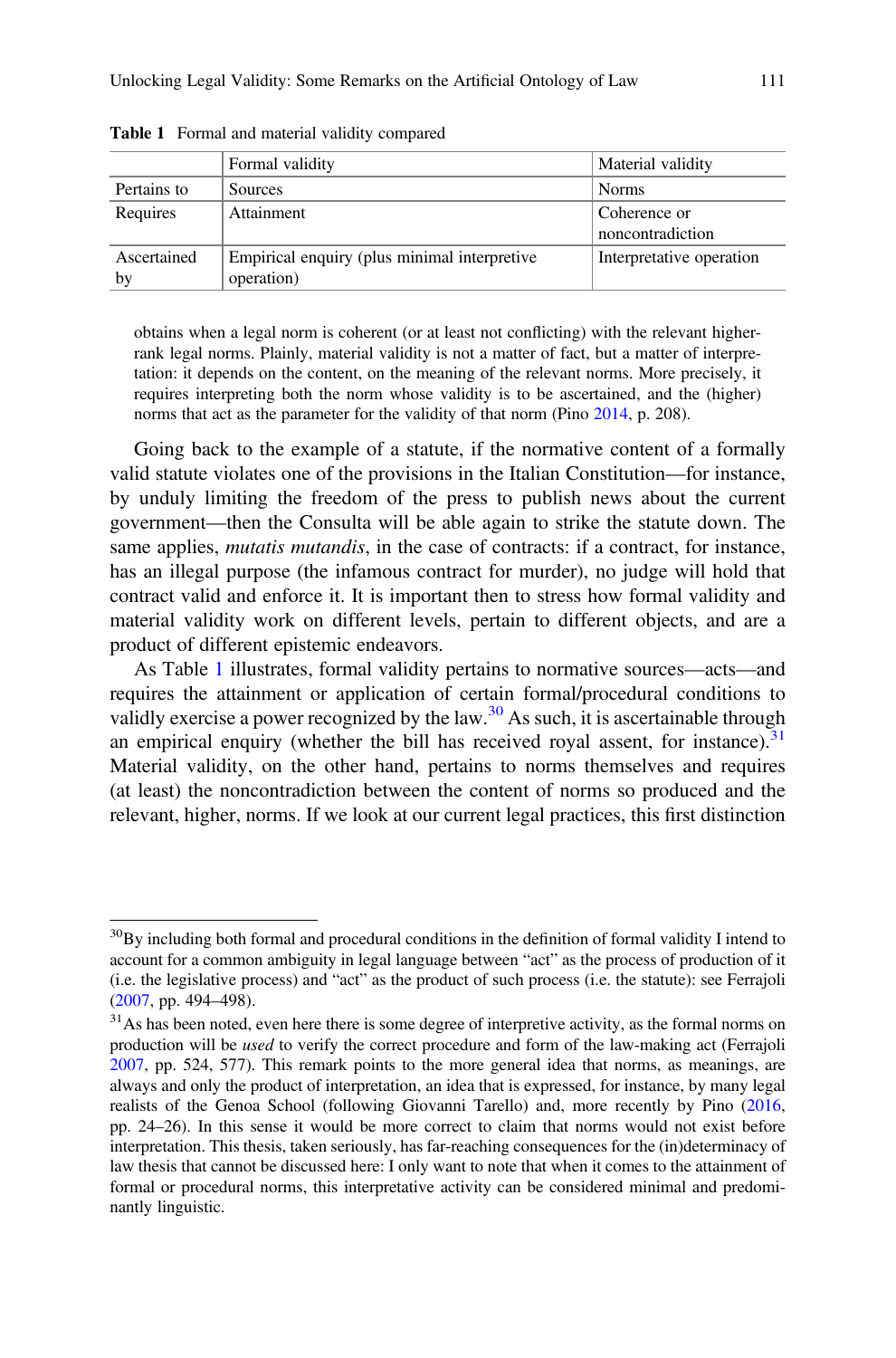seems rather uncontroversial. What happens, though, when an act is formally valid but the norm so produced is not materially so?

# 4.2 Formally Valid but Not Materially So—The Mysterious Status of "Unlawful Law"

We have seen that for several Anglo-American legal theorists who have been following Kelsen on the point, validity is existence and hence validity is bindingness. As has been shown instead by those scholars who warn of the unsatisfying theoretical implications of Kelsen's thesis (Munzer [1972](#page-24-21); Ferrajoli [2007](#page-24-2); Grellette [2010;](#page-24-20) Guastini [2016](#page-24-4)), this "flattening" of validity with existence leads to a variety of explanatory shortcomings that leave an important amount of legal practice unsatisfactorily unaccounted for. This discussion has taken place mostly at the constitutional level when some sort of "constitutional entrenchment" is present in a given legal system. Interestingly, the distinction between formal and material validity is operatively present even in common law jurisdictions where such constitutional entrenchment is missing—for bylaws, administrative acts, and contracts can all have either formal/procedural or material requirements. Yet its general importance and role as to the ontological status of legal norms in our modern systems has been manifestly undertheorized. Validity in the formal sense only obtains when all the formal requirements on the production of a given act (a contract, a statute, a judicial decision, or a will) are attained by the agent(s) in producing it. Guastini [\(2013](#page-24-13), p. 132) aptly reminds us that, "in lawyers' talk," validity means precisely the absence of "vices."<sup>[32](#page-14-0)</sup> But what about the case in which only some of those formal/procedural requirements are attained?

Take the example of a will: a clear formal requirement for a will to be valid is that it is signed (often necessarily in front of some witnesses) by its testator. Now, think about a will whose signature has been forged—it was signed not by its testator but by her nephew, who also (coincidentally) appears to be now the beneficiary of the entire estate. The will *looks like* a formally valid one to the nonexperts—only an experienced calligrapher would be able to ascertain that it was not actually signed by the supposed testator. It is hard to deny that, until the moment in which a judge declares the will invalid because it lacks one of its essential formal requirements, that will exists—that is, it *belongs* to the legal system. For one thing, the nephew might have brought some possession claims on the estate on the basis of the forged will. Unless the legitimate heirs to the estate can somehow prove immediately that the will is forged, it is likely that the court will, prima facie, grant the nephew possession of the estate. But even more to the point, the very fact that a court takes the will into

<span id="page-14-0"></span> $32$ See also Beltrán and Ratti ([2010](#page-24-0), p. 605) for the claim that "for a rule to be legally valid it must have been produced in a 'legally impeccable way', or is a logical consequence of some impeccably produced rule, and is in any case compatible with superior rules."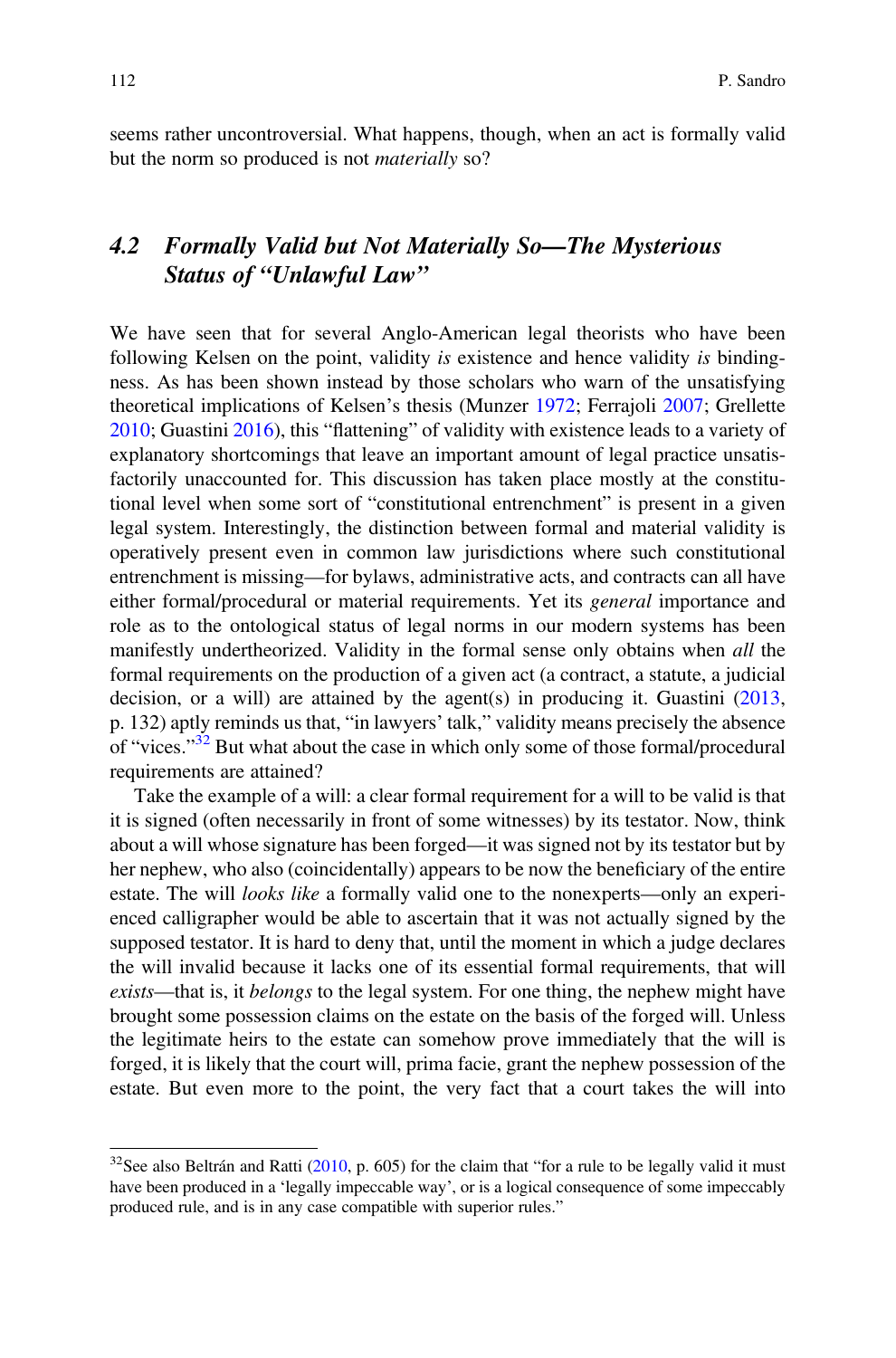consideration and declares it invalid implies in the first place that some type of act that is intelligible as having a juridical meaning (Ferrajoli [2007,](#page-24-2) p. 528) must have been produced and hence, for this fact, *exists* for the legal system. This seems also confirmed by the traditional definition of a nullity in law as an act that must be treated as if it had never existed or taken place. This logically implies that for a certain amount of time, and precisely from the moment  $t_0$  of creation to the moment  $t_1$  of declaration of nullity by the judge, an act *juridically meaningful* existed for the legal system. $33$ 

When is it that a will does not even exist for the law then? If we observe our juridical practices, that would be when such a supposed will lacks even some of those foundational requirements that allow for its very recognizability as a juridical (type-)act—for instance, a will that lacks the written form. If someone were to tell me in person that she wants to leave her estate to her older child but not to the younger, reckless one, I would never take that to be a speech-act that has any legal relevance whatsoever. Even though my friend is genuinely moved by the desire to make her intentions regarding her estate manifest, no one in her sound mind would take such a speech-act as constituting an enforceable legal act. In other words, the requirement of the written form is so fundamental when it comes to the concept of a will that in its absence there is really nothing we can talk about from the legal point of view  $34,35$  $34,35$  $34,35$ 

<span id="page-15-2"></span><sup>35</sup>It is also true that the oral form was indeed accepted in Roman law. But this did not mean that someone could just report someone's words claiming they were his testamentary dispositions; rather, there were always some procedural requirements—the oral statement, for instance, had to be given in front of a considerable number of witnesses (usually seven) none of whom was going to become a beneficiary (Prascina [2009](#page-25-19)). What we have experienced is precisely the evolution of the institution of the will from the oral form to the written one. The reasons for this evolution are the same (i.e. epistemic) that underpin the key relevance of understanding validity as a different status from existence in our legal practices. Thus it is safe to say that barring truly exceptional situations, any *existing* will must be written. If the ordinary fellow tells a group of friends about his testamentary intentions and considers that speech-act to be his "will" (and so to have normative effects once he passes away), not only does he not know the law and fails to produce any normative

<span id="page-15-0"></span><sup>&</sup>lt;sup>33</sup>Cf Pino [\(2016](#page-25-9), pp. 24–25). For the purposes of the present chapter, I am leaving aside the discussion regarding the effects of such acts for the system (that is, the difference between nullity and annullability/voidability).

<span id="page-15-1"></span><sup>&</sup>lt;sup>34</sup>Some civil law expert could rebut: what about nuncupative wills though? It is indeed true that a handful of jurisdictions around the world recognize the existence of oral wills, although they do so only in extreme circumstances where there is no possibility to redact a document following certain formalities. This is the "pure" nuncupative will, that is an oral will whose existence does not depend of any formality whatsoever. It is limited to soldiers at the front and seamen at sea when the death of one of them is imminent. The fact that in these situations no formal requirements whatsoever are requested by the law for the existence and hence validity of the will can be explained by the greater moral bond that arguably develops between human beings before a situation of great peril or danger—like a war or a tempest at sea—and thus by the fact that in these situations one can expect the recipient of the oral will to report it *verbatim* to the authorities. Alas, the possibility of a completely invented will being reported is still looming here, and that is why some commentators argue that in these cases it would still be preferable to leave the distribution of the estate of the deceased according to the rules of inheritance in the given jurisdiction (see Prascina [2009](#page-25-19)).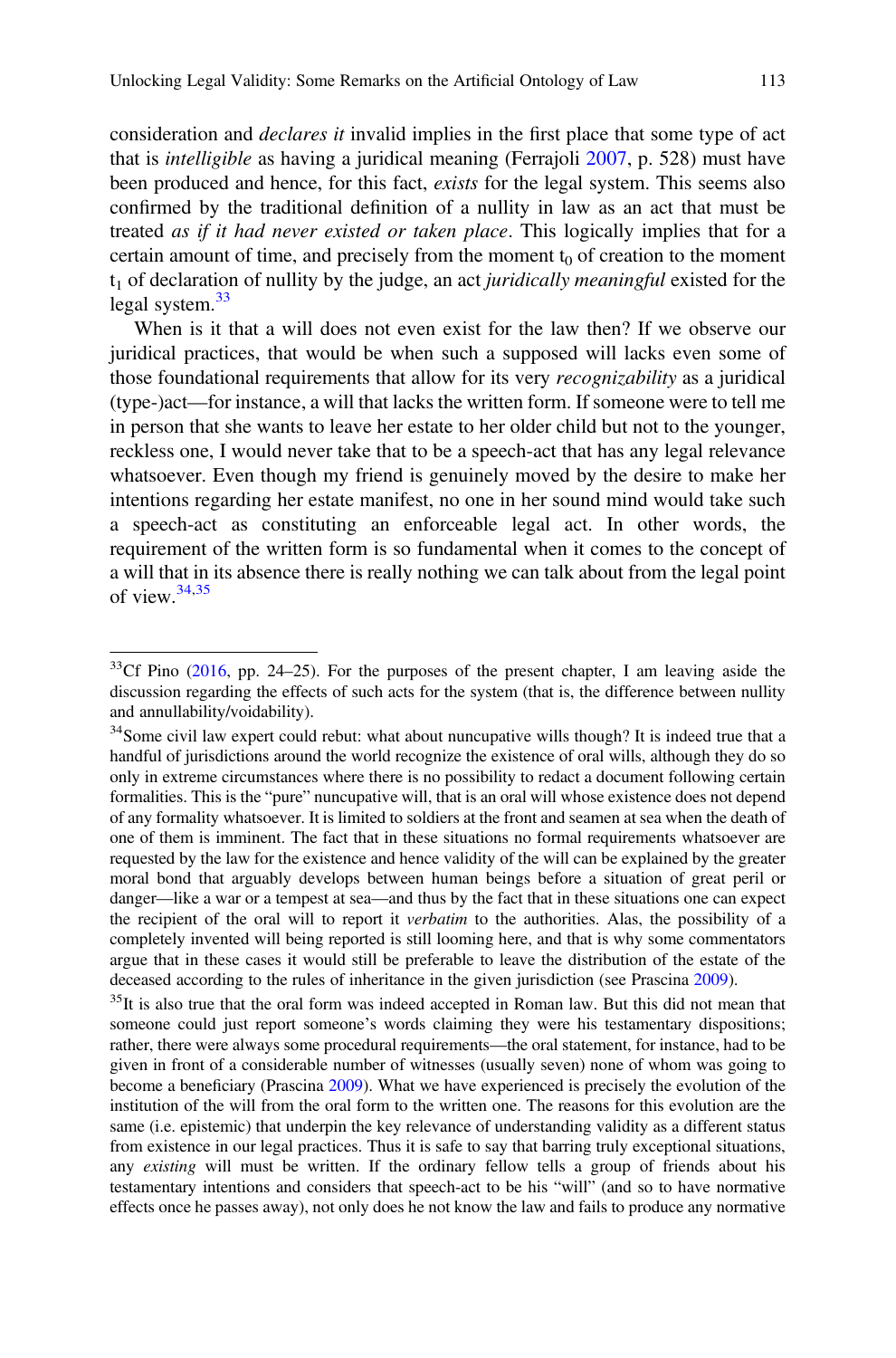## 4.3 The Artificial Ontology of Modern Law

The discussion above points to a key aspect of the difference between juridical existence and nonexistence in modern legal systems. For the vast majority of legal acts (contracts, statutes, administrative and judicial decisions, wills, etc.), most of their necessary requirements to *exist* in the legal system will be knowable and ascertainable by laypeople and not by legal officials only.<sup>[36](#page-16-0)</sup> Anticipating my main claim in the next section, the point is that we can shed light on the complex ontological status of modern law only if we bring to the surface the underlying epistemic issues. Whether a norm belongs prima facie to the legal system or not must be, in normal situations, tendentially knowable and ascertainable by rational and linguistically competent agents in the system. This amounts to a necessary condition—given the practice-independence of legal norms—for law to be tendentially objective and thus able to guide the conduct of its addressees.<sup>[37](#page-16-1)</sup>

Whether a feasible inheritance intention has been expressed in written form is something that any person of sound mind can ascertain, and so is whether the document has been signed or not.<sup>[38](#page-16-2)</sup> The same applies, *mutatis mutandis*, to statutes: if the British Prime Minister were to publish a Facebook post with a list of general rules addressed to the public and claiming these were new statutory law, one would take her as either

- a) reporting a very recent legislative development no one has ever heard of; or
- b) joking; or
- c) being delusional.

The point is that *no one* would think that her speech-act could possibly constitute a statute or legislative provision, and if someone did, well that someone would arguably lack the very concept of a statute.<sup>[39](#page-16-3)</sup> Whether a bill has been correctly approved by a given parliamentary commission or whether the signature at the

effect regarding the distribution of his assets—more importantly, one could wonder whether his concept of "will" is not defective altogether. True, the friend's speech-act could have several other effects—for example, that of prompting a change in her younger child when he is told about his mother's intentions—but that does change the fact that it cannot by any means purport to have the effects that the legal system acknowledges when a valid token of the (type-)act "will" is performed.

<span id="page-16-0"></span><sup>&</sup>lt;sup>36</sup>The distinguishing line between requirements that are necessary and sufficient for an act to be existent, and those that are necessary for its formal validity, is a thin one, and seems to resist precise theoretical treatment.

<span id="page-16-1"></span> $37$ Cf Brennan et al. [\(2013](#page-24-11), p. 10). See also Westerman in this volume: her distinction between typeand token-validity maps onto the one between existence and full validity (albeit from a different viewpoint).

<span id="page-16-2"></span><sup>&</sup>lt;sup>38</sup>Whereas the question of whether the signature at the bottom of a specific will has been forged or not is something that only an expert might be able to verify (provided that the forgery is apt, of course).

<span id="page-16-3"></span><sup>&</sup>lt;sup>39</sup>At the very least, a statute is a set of general norms addressed to the public and produced by a prima facie legitimate authority according to some given procedure, be it a monarch, a president, a parliamentary assembly, and so forth.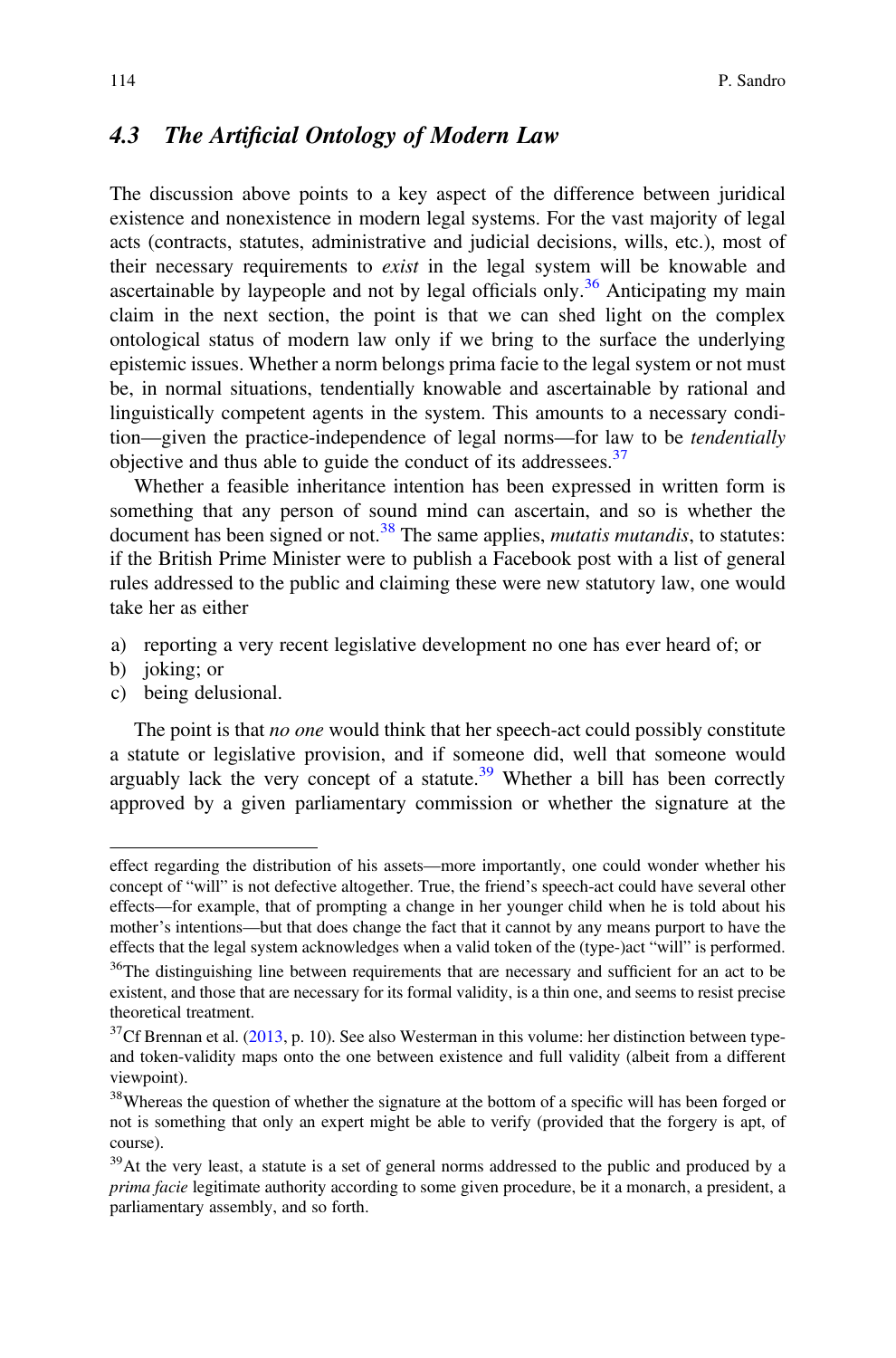bottom of it by the monarch or the president of the republic is present or not is again an empirical question that can in principle be answered by a great many people in our modern legal systems.

In short, the distinction between (mere) existence and formal validity of an act is premised on the observation that existence requires the application of some of the essential formal norms on the production which make the ensuing (product-)act juridically intelligible to every rational and linguistically competent agent in the system.<sup>[40](#page-17-0)</sup> If that act also contains a norm formulation that expresses a deontic sentence, we can say then that a new norm that belongs prima facie to the system has been created. An act that *exists* for the legal system yields a juridical meaning that is recognizable as such by laypeople and officials alike. It might be lacking some formal elements that are necessary to be considered formally valid, or its content might contradict some higher norm and thus be materially invalid, but at this stage it is still the case that upon the mere attainment of some formal/procedural requirements, this act has the potential to produce a change in the normative landscape of its addressees.[41](#page-17-1) It is prima facie a source of law.

Table [2](#page-18-0) below illustrates the complex ontology of modern law,  $42$  which is the result of the fundamental distinctions between acts (as containing norm formulations) and norms (as the meaning of those acts) and between their respective existence and validity. According to this model, validity can be predicated of two different entities: of acts (formal validity) and of norms (material validity). The former is (predominantly) a matter of empirical conformity, the latter of interpretive coherence or noncontradiction (Ferrajoli [2016](#page-24-5), p. 85). This means that every time someone refers to law as being valid with no further specifications, she usually means the combination of both—a statute is valid only insofar as it is so both formally and materially. This consideration allows us also to make intelligible the status of "unlawful law": that is, all those statutes, regulations, bylaws, judicial decisions, and so forth that albeit extant within the system might be actually invalid. As such, the existence of a legal norm (and of the act by which it is expressed) does not imply its validity. Existence is a necessary but not sufficient condition of validity.

<span id="page-17-0"></span><sup>&</sup>lt;sup>40</sup>Carpentier's contribution in this volume is another very laudable attempt to dispel the ambiguity surrounding the use of the concept of legal validity in legal discourse. While he precisely identifies the distinction between the membership (within a system) of a legal norm as its existence and conformity to "higher-ranking norms" as validity, he still terms both of these properties as (two different types of) "validity," hence somewhat carrying on the ambiguity. I must also confess that I am somewhat not entirely convinced by his claim that conformity with criteria of membership (i.e. existence) is "not a normative, but a conceptual kind of conformity" (original italics). For I do not see any qualitative difference between the test for existence and the test for validity of legal norms in modern constitutional systems (although the former is logically prior to the latter).

<span id="page-17-1"></span> $^{41}$ Cf Gardner ([2012,](#page-24-17) p. 61).

<span id="page-17-2"></span> $^{42}$ Cf Pino ([2016,](#page-25-9) p. 42).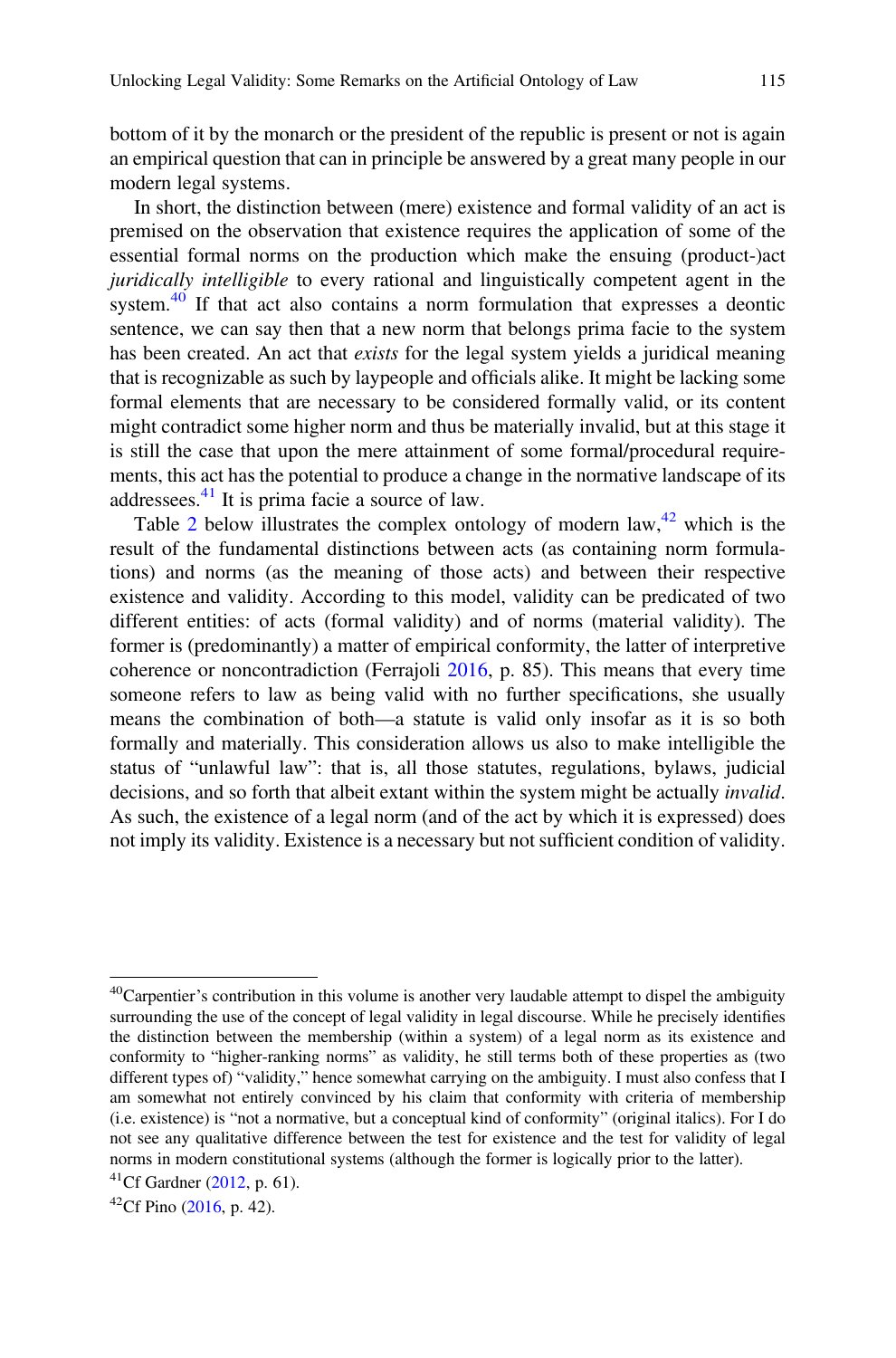|                        | Existence                                                       | Formal validity                                                                            | Material validity                  |
|------------------------|-----------------------------------------------------------------|--------------------------------------------------------------------------------------------|------------------------------------|
| Pertains to            | Acts (sources)<br>Norms (contents)                              | Acts (sources)                                                                             | <b>Norms</b><br>(contents)         |
| Requires               | Attainment of at least<br>some essential<br>elements            | Conformity                                                                                 | Coherence or<br>noncontradiction   |
| Ascertainable<br>by    | Every rational agent<br>(in normal situations)                  | Juridical operators (officials, law-<br>yers, etc.)                                        | Courts                             |
| Ascertained<br>through | Empirical inquiry<br>(plus minimal inter-<br>pretive operation) | Empirical enquiry (plus minimal<br>interpretive operation)                                 | Interpretative<br>operation        |
| Normative<br>effect    | Force of law                                                    | Force of law (enforceability if<br>there are no material norms<br>curtailing the contents) | Force of law and<br>enforceability |

<span id="page-18-0"></span>Table 2 The artificial ontology of modern law

Two remarks are in place at the end of this section. Interestingly (and perhaps ironically, given that this chapter is premised on a critical reading of this author), each of the remarks seems to vindicate an important intuition by Kelsen. First, the analysis shows in what sense validity can be conceived of as the *specific* mode of existence of legal norms vis-à-vis social and moral ones. Once validity is "released" from its normativist declination, we are able to appreciate that "valid" is a second and "artificial" ontological status that legal norms—qua formal or institutional—can entertain beyond that of "existence." In this sense, validity is a property that originates necessarily from the institutional character of a system of norms<sup>[43](#page-18-1)</sup>—it is a relationship between norms and the acts that create them (Pino [2016](#page-25-9), p. 106). This is the way in which law regulates its own creation, which for Kelsen is precisely one of the distinguishing features of law in respect of other normative systems.

The second and generally undertheorized $44$  point that our analysis underscores is that, in our modern legal systems, a norm has force of law already with the mere existence of the act that produces it and not just with its (full) validity. Granted, it is necessarily a prima facie force, or, to put it more aptly, there is a presumption of force of any norm produced by an act that *exists* within the system.<sup>45</sup> That presumptions only stands until a norm is scrutinized by a court as the court will not enforce invalid norms, only valid ones. $46$  But it appears as an undeniable descriptive truth about our legal practices that, until an invalid act is brought before a relevant

<span id="page-18-1"></span> $43$ On the institutionality of law the locus classicus is MacCormick ([2008\)](#page-24-9); for a very recent take see Ehrenberg ([2016\)](#page-24-23).

<span id="page-18-2"></span> $44$ A notable exception is Ferrajoli ([2007,](#page-24-2) p. 528).

<span id="page-18-3"></span><sup>&</sup>lt;sup>45</sup>To use Westerman's terminology in this volume, this would be the function of type-validity (as opposed to token-validity).

<span id="page-18-4"></span><sup>&</sup>lt;sup>46</sup>In reality, it is perfectly possible for a court or tribunal to make an error of law and enforce an invalid norm. If that mistake of law is not rectified by appellate courts, we might well have a change in the law. But the overall objectivity of the system allows us to properly recognize these occurrences for what they are, mistakes of law (at least at first).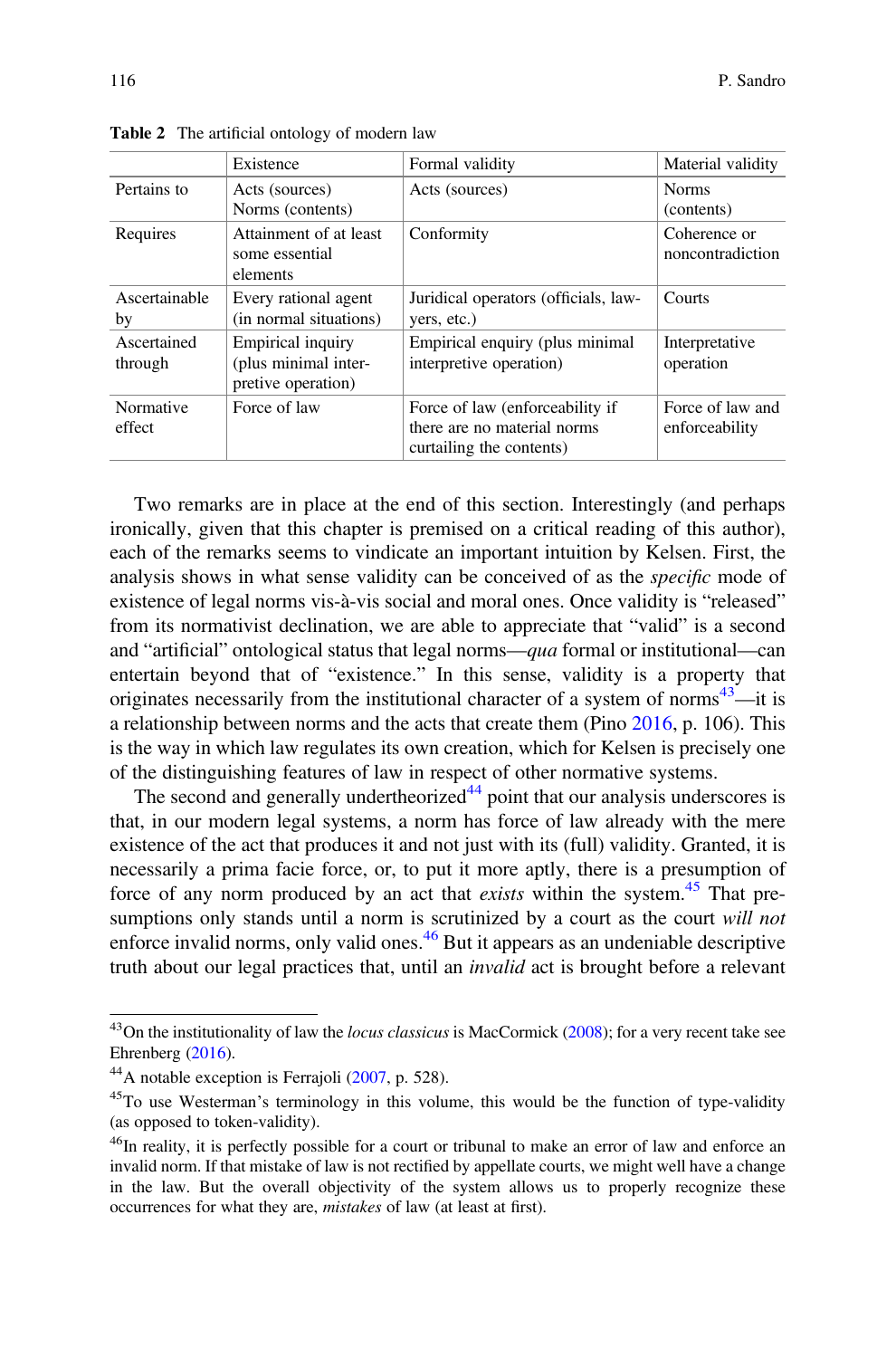official for the authoritative declaration of its invalidity, such an invalid act might nonetheless produce normative effects like the equivalent valid one.<sup>[47](#page-19-0)</sup> Hence, *pace* Kelsen, validity and force of law are independent properties that do not entertain any relationship of entailment. An invalid norm, as long as the act producing it exists for the system, can exert force of law, and if it goes unchallenged, the normative consequences thus produced might stand (Grellette [2010,](#page-24-20) p. 28). This also explains why modern legal systems allow claimants who wish to challenge the validity of a given act to seek "interim injunctions"—measures with which a court might crystallize the (normative) status quo while the legal proceedings unfold and until a decision is taken on the validity of the act in question. This central feature of our current legal practices would make no sense if invalid acts were to be considered nonexistent (and thus unable to produce any effect whatsoever).

# 5 Validity and Objectivity: On the Epistemic Dimension of Law

This chapter started off with the demonstration of how one of the greatest jurisprudential minds has fundamentally misunderstood the relationship between the existence, validity, and bindingness of law. This has subsequently led many more in the literature astray. I have also shown that the consequences of this mistake cannot be possibly underestimated. For validity becomes either a redundant concept that bears no real explanatory capacity vis-à-vis our modern legal practices, leaving a great deal of them unaccounted for, or it must be understood as the expression of an evaluative judgment that implies some form of "ethical legalism" or "ideological positivism" (Guastini [2016\)](#page-24-4). Instead, once properly distinguished from "existence" and conceived of as part of a complex ontological paradigm, the concept of validity is a key element to shed light on the inner structure and workings of modern legal systems (vis-à-vis other normative practices).

In this sense, law is widely held to be, as an institutional-normative practice, a means of social organization and control: not the only one, and not necessarily the best one, but a specific one (Kelsen [1941\)](#page-24-24). The specificity of law lies in subjecting human conduct to the guidance of norms (Fuller [1969\)](#page-24-25), in this way providing its addressees with reasons for action. Green [\(1998](#page-24-26), p. 121) and Gardner [\(2012](#page-24-17), pp. 205–211) have claimed that law might be a modal and not a functional kind: it would be defined and identified not by *what* it does (for other normative practices such as morality or custom perform the same function) but by *how* it does it. On this point, I stand by Ehrenberg [\(2009](#page-24-27), p. 97) instead when he affirms that

<span id="page-19-0"></span><sup>&</sup>lt;sup>47</sup>This to the point that, after a certain period of time has passed, such effects might be "stabilized" by the legal system itself in order to endure certainty and protect the bona fide expectations of third parties: cf MacCormick ([2008,](#page-24-9) p. 162).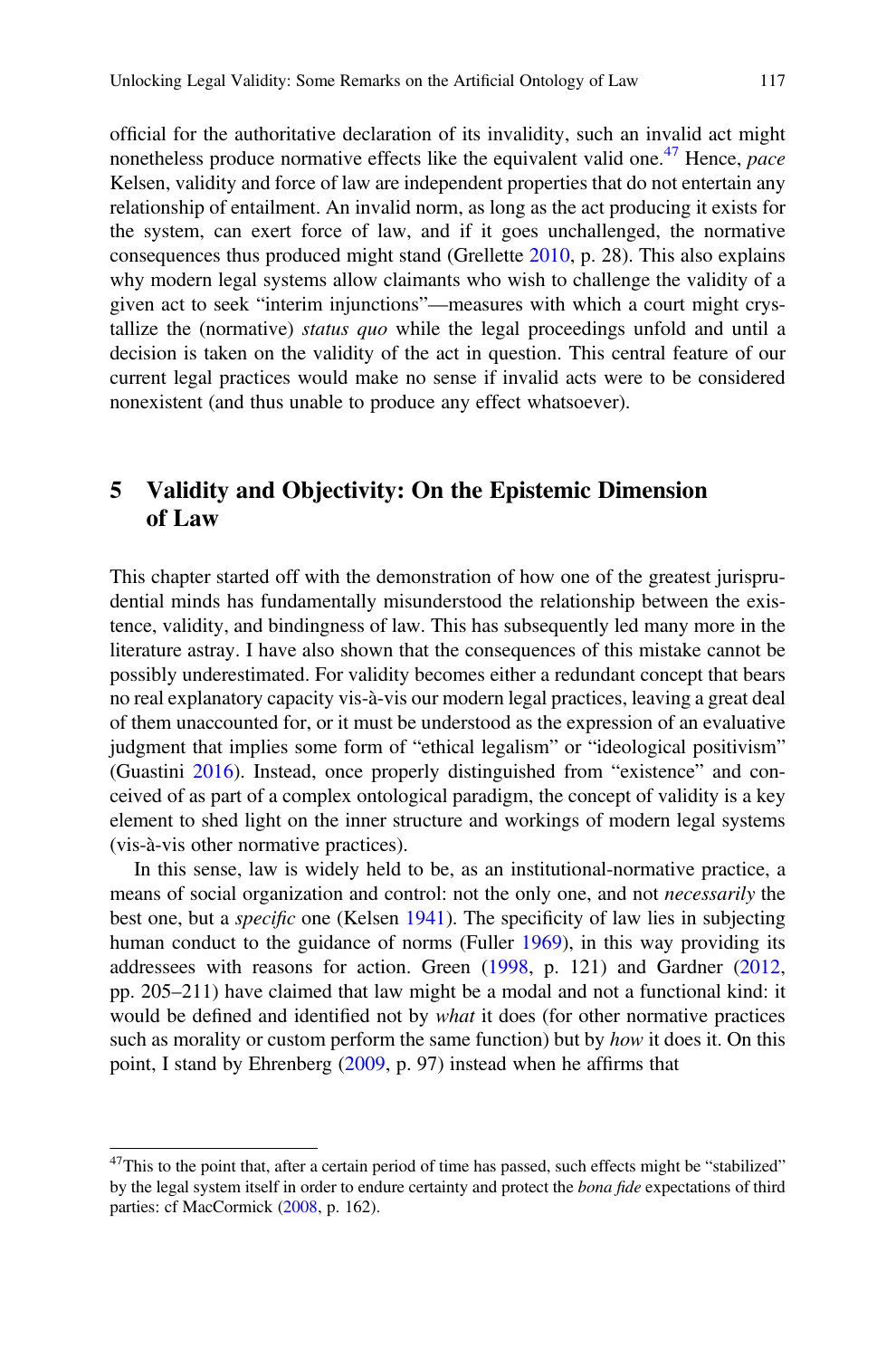[w]hat is unique may be neither its form (modality) nor its function but instead the particular way in which the two are joined.<sup>[48](#page-20-0)</sup>

The "particular way," as I noted above, is to use norms to guide people's conduct. This practice might originate from the spontaneous dynamics of a given social group, but once it reaches a certain dimension and level of complexity, the set of (primary) norms as established within those spontaneous practices will no longer be able to effectively and satisfactorily work as a means of group organization and control. Here, of course, I am just picturing in broad strokes Hart's ([2012\)](#page-24-28) reconstruction of the evolution from premodern legal systems to modern ones through the union of primary and secondary rules, which I fully endorse.<sup>[49](#page-20-1)</sup> What is important for our purposes is that the evolution from a set of (social) primary norms to a system of primary and secondary norms entails the ontological independence of those primary norms from the corresponding practices, of which these latter are the most obvious epistemic manifestation in spontaneous social settings. In other words, insofar as social norms are informal and entail the corresponding practices, members of the group have a reliable and conspicuous epistemic source to find out what they ought to do. But when instead the creation of new norms becomes an institutionalized process in the hands of a particular subject (i.e., group leaders or an assembly), a new norm "N" can be created and thus *exist* even if no one (in the most extreme case) in the social group displays the corresponding "N"-normative attitudes.<sup>[50](#page-20-2)</sup> Norms thus created are fully posited precisely because there is no necessary relation with the corresponding practices. This requires in turn the centralization of coercive enforcement within the group to "cope" with physiological norm breaching by some members of the group.<sup>[51](#page-20-3)</sup> The positivization of norm creation and the centralization of coercive power appear to be then inextricably related to one another. As Postema [\(2011](#page-25-20), p. 307) puts it:

[w]ith law comes the institutionalization and centralization of governance or exercise of political power.

The result of these processes is twofold. On the one hand, the positivization of norm creation requires the social group to introduce new norms (and change existing ones) in a way that is epistemically accessible through the institutionalized exercise

<span id="page-20-0"></span><sup>48</sup>Later in the piece Ehrenberg defines law as a "social kind."

<span id="page-20-1"></span><sup>&</sup>lt;sup>49</sup>"Rule" and "norm" are synonymous for the purpose of this chapter. On the most appropriate way to read Hart's normative "genealogy" see Postema [\(2011](#page-25-20), pp. 306–307). My conclusions are also convergent with Westerman's account of validity as reputation in this volume. In particular see her considerations about the functional advantages entertained by formal institutional orders vis-à-vis informal ones.

<span id="page-20-2"></span> $50$ As I said, this does not exclude that the social group must somehow *accept* the normativeinstitutional system in the first place. Without that basic systemic acceptance, there would be no possibility for norms to be detached from their corresponding practices.

<span id="page-20-3"></span><sup>&</sup>lt;sup>51</sup>In the absence of spontaneous reactive attitudes that come when the practice is there instead. But if the majority fails to comply with the norms coming from the power-holder(s) all the time, one can reasonably doubt whether a legal system is in place at all.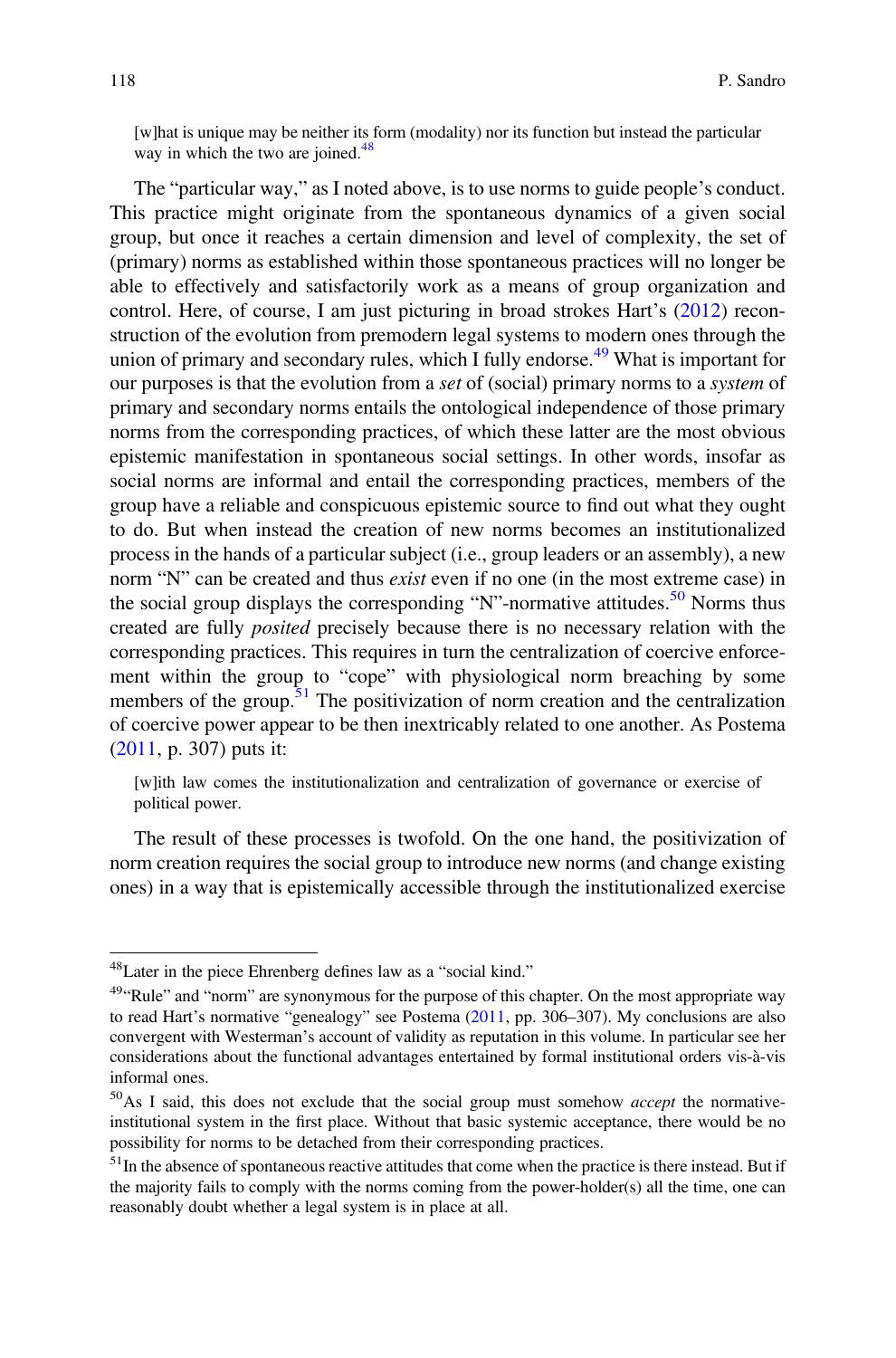of authority (see Westerman in this volume). In other words, legal norms thus created are ontologically grounded in forms or processes that are empirically observable. This is famously captured by the Hobbesian maxim auctoritas, non veritas, facit legem.<sup>[52](#page-21-0)</sup> On the other hand, at this first stage, whatever content can be poured into the form of the law; to wit, at this stage, law merely channels the exercise of political power, which remains (potentially) unfettered (Ferrajoli [2016](#page-24-5)). It is only then with a second and *artificial* ontological dimension—validity—that law *itself* regulates its own creation, so that there are legal limits to what the authority can and cannot do. And it is precisely with this limitation of law by law that also comes logically the possibility of "unlawful law," which has proved so hard to reconcile with positivist theories of law (Grellette [2010,](#page-24-20) pp. 28–37).

Perhaps what many positivists have struggled with is the fact that legal norms are produced through an empirical act of creation but also entertain a normative relationship of validation with superior norms (Lamond [2014a;](#page-24-1) Raz [1979,](#page-25-3) p. 150). This presupposes Kelsen's binary typology of normative systems that are either "dynamic" (where validity depends on the procedure of creation of that norm) or "static" (where a norm is logically derived from other norms in the system).<sup>[53](#page-21-1)</sup> As should be clear by now, our modern legal systems—no matter whether based on the civil or common law tradition—are static and dynamic at the same time (Ferrajoli [2007;](#page-24-2) Beltrán and Ratti [2010\)](#page-24-0): there are two logically independent modes of validation of legal norms—one source based (or formal), the other content based—that are at work simultaneously because of two expedients. First, this is because the source-based criterion of validation is already by itself sufficient to give rise to the force of law for the norms thus produced, at least prima facie. Second, while the ascertainment of the fundamental elements of legal acts (such as statutes, contracts, wills, etc.) that constitute their recognizability as sources of law can be carried out by every rational and linguistically competent member of a group, the authoritative decision of "invalidation" for the norms thus produced is reserved for a closed group of specialized agents within the system. In other words, unless an act (source) is challenged before the authority entitled to pronounce on its validity, that potentially less-than-valid act might yield the same normative effects as a valid one. $54$ 

Episodes like these happen regularly in our legal practices. And taken individually, each of these instances of "invalid law" that still produce normative effects constitutes a shortcoming of the system, a glitch. But the very possibility of "unlawful law" (and of its occurrences) must be understood as the price we have to pay to have an institutional-normative system that regulates its own change while

<span id="page-21-0"></span> $52$ The maxim appears for the first time in the 1670 Latin translation of Leviathan (1651): Hobbes ([1839\)](#page-24-29).

<span id="page-21-1"></span> $53$ Kelsen's use of "static" seems very different from Hart's  $(2012, pp. 92-93)$  $(2012, pp. 92-93)$ .

<span id="page-21-2"></span> $54$ Contra Kirste, in this volume, according to whom only valid law has the "force of law." As I have shown in this chapter, this claim seems hard to reconcile with our current existing legal practices.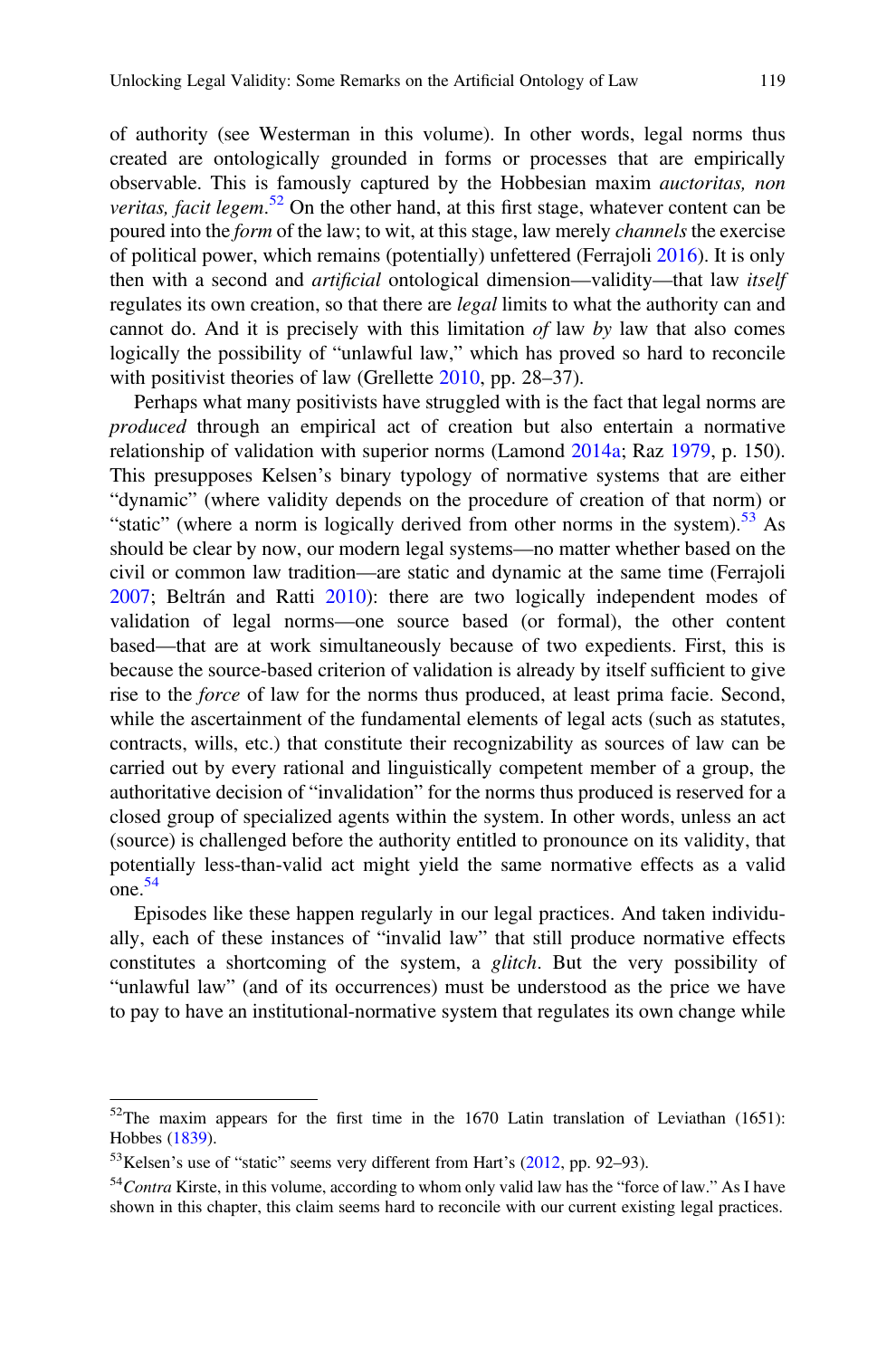being (tendentially) objective and thus allowing for predictability and certainty.<sup>[55](#page-22-0)</sup> The always potential and irreducible tension between the two independent processes of validation of legal norms is resolved by a default rule according to which the source based prevails over the content based, unless there is a supervening authoritative act (by a court) that sanctions the invalidity of the act in question. To put this in Kelsenian terminology, the static character of the system is partially sacrificed to its dynamic one (Ferrajoli [2007](#page-24-2), [2016](#page-24-5); MacCormick [2008](#page-24-9), p. 162). Its internal coherence—which would require the logical impossibility of "unlawful" law—is sacrificed toward its certainty and predictability, two features that are necessary to fulfill its guiding function of subjecting human conduct to the guidance of rules (Peczenik [1989](#page-25-2), p. 174).

Could this be any different?<sup>[56](#page-22-1)</sup> If "force of law" were only a predicate of the full validity of a norm and not just of the existence of its source, a normative system could fulfill its guiding function only through the following two "routes." Either it would be possible for officials to express an ex ante authoritative judgment of validity, both formal and material, for every (token-)act that purports to produce normative effects as recognized by the law, or such authoritative judgments of validity would not have to be reserved to a restricted group of specialized agents (the courts), but would instead have to be diffused, in the sense that every agent in the system could authoritatively establish what is valid and thus binding law. The unavoidable problems these two possibilities should be apparent. As to the first possibility, it is not clear how a state of affairs in which officials perform an ex ante validity control on each and every act of law creation would be achievable in our large societies, whereas in the second case, law would lose even that (minimal) type of objectivity, that is, intersubjectivity, and become an unavoidably subjective practice: one in which everyone in the system is able to say what the law is—even the lunatic (Jori [2010](#page-24-30)). I guess there is no need to stress how such a system—if we can talk indeed of a "system"—would hardly achieve any action-guiding function at all as no one could reliably form any expectation vis-à-vis the behavior of others.

#### 6 Conclusion

Once released from its normative (mis)understanding, the concept of validity assumes a completely different explanatory role vis-à-vis our modern legal practices. As an artificial ontological status that legal norms can possess beyond that of (mere) existence, it allows law to regulate itself (rather than being just the form of exercise of political power), thus creating the logical space for the existence of the only apparently contradictory "unlawful law." This is a crucial point toward shedding

<span id="page-22-0"></span><sup>&</sup>lt;sup>55</sup>Granted, a system could not fulfill any guiding function if the instances of "unlawful law" were to go beyond a certain, "manageable," threshold.

<span id="page-22-1"></span> $56$ See for a similar discussion Guastini [\(2013](#page-24-13), pp. 131–135).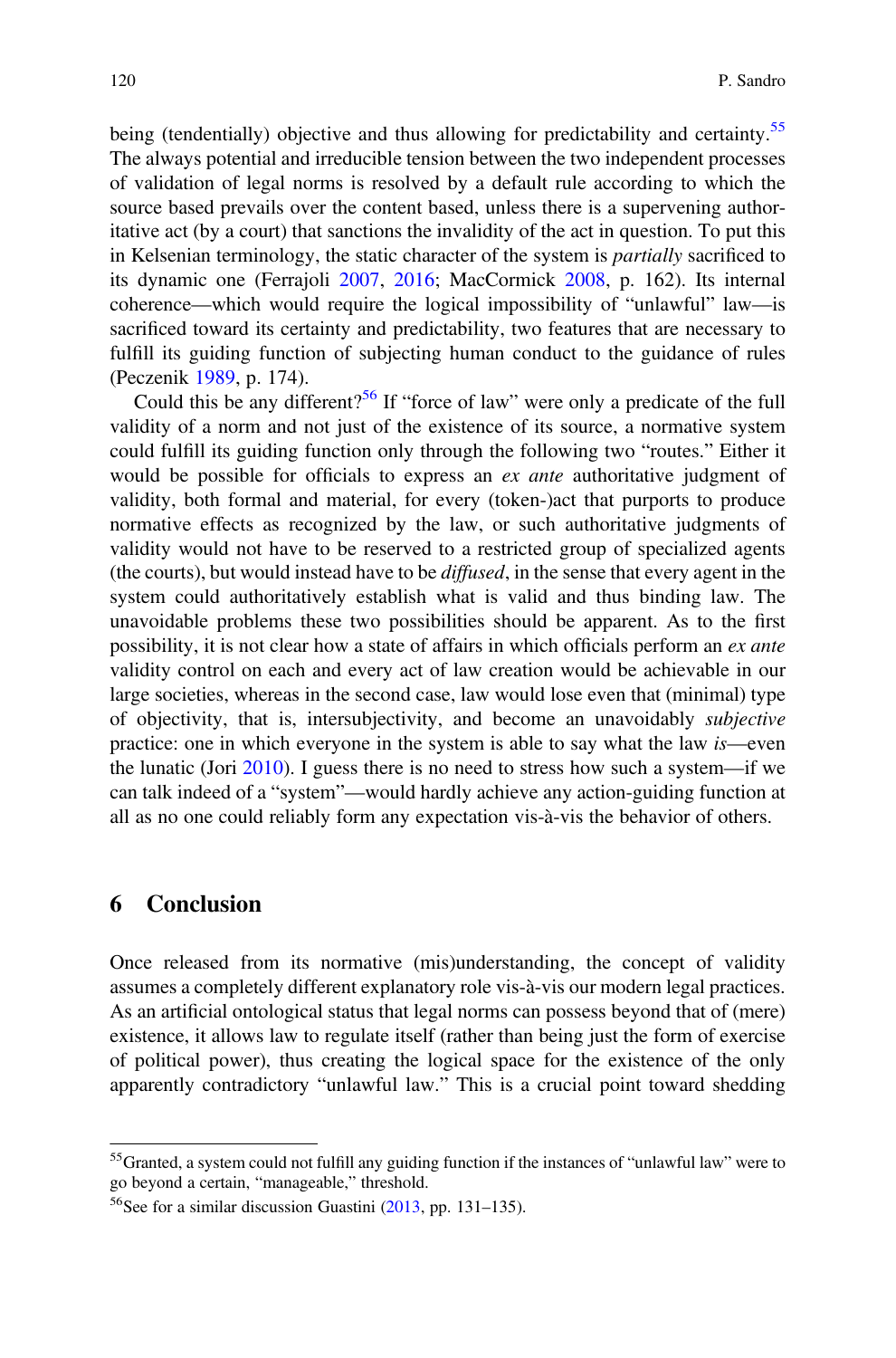light on the relationship between the ontological and the epistemic dimensions of objectivity of modern legal practices. In this sense, due to the ontological practiceindependence of legal norms, the institutionalized creation of law must be epistemically accessible for objectivity—which Kramer ([2007,](#page-24-31) p. 46) has termed "transindividual discernibility"—to obtain. In other words, the fact that the existence of a source of law depends on formal, empirical features that are in the majority of situations ascertainable by every rational agent in the system (like the written form of a deed or the fact that it has been signed and so forth) grounds the status of law as a tendentially objective (that is, intersubjective) practice. Importantly, this objectivity is grounded not only on the practice of the officials of the system, as is often held, but on the practice of laypeople as well.<sup>[57](#page-23-0)</sup> This is the epistemic importance of easily identifiable conventional rules that Hart  $(2012, p. 134)$  $(2012, p. 134)$  $(2012, p. 134)$  stresses in the Concept as it is this characteristic that allows the law to fulfill its general action-guiding (and thus coordinating) function. A given deed is easily recognizable as a source of law (that is, as a token of the juridical type to which the system assigns the production of certain normative consequences) due to the occurrence of some formal characteristics. A statute approved according to the required voting procedures and promulgated in the official gazette is law, whereas a list of norms published on Facebook is not law (at least for the time being).<sup>[58](#page-23-1)</sup> It is this kind of epistemic objectivity that, at a minimum, grounds the rule of  $\text{law}$ .<sup>[59](#page-23-2)</sup>

Acknowledgements Many thanks to all the participants to the "Public law and public trust" seminar in Groningen from which this contribution originates and in particular to Mathieu Carpentier, Jaap Hage, and Miodrag Jovanović for challenging discussions on the topic of validity. My utmost gratitude goes also to Samuele Chilovi, Sebastián Figueroa Rubio, Riccardo Guastini, Nicolas Kang-Riou, Anne Ruth Mackor, and Anastasia Shesterinina, who provided me with extensive comments on previous drafts. The usual disclaimer applies. Finally, this chapter is dedicated to Pauline Westerman: per aspera ad astra.

<span id="page-23-0"></span><sup>57&</sup>quot;Whenever such a rule of recognition is accepted, both private persons and officials are provided with authoritative criteria for identifying primary rules of obligation [...] The existence of this [simple form of] rule of recognition will be manifest in the general practice, on the part of the officials or private persons, of identifying the rules by this criterion" (Hart [2012,](#page-24-28) pp. 100–101). It has been noted already for quite some time that Hart is ambivalent in the Concept as to whether the rule of recognition is grounded on the practice of officials only, or on that of laypeople as well. I submit here that this ambiguity is due precisely to Hart's lack of distinction between the existence and the validity of law. Once such a distinction is in place, we can understand Hart's claims as describing not a single, but two rules of recognition, one that provides the criteria for the existence of law (this is sometimes called the "rule of identification"), and the other that provides the criteria for its validity.

<span id="page-23-1"></span><sup>&</sup>lt;sup>58</sup>See again the important contribution by Westerman in this volume. Granted, even the existence and not just the validity of some types of formal acts will be too complex to be ascertained by the nonspecialized members of society; but this technical, more restricted class of acts will still be conceivable only if the general practice of recognizing law's existence holds for the majority of acts in the system.

<span id="page-23-2"></span><sup>&</sup>lt;sup>59</sup>For an extensive discussion of the relationship between objectivity and the rule of law see Kramer [\(2007](#page-24-31)).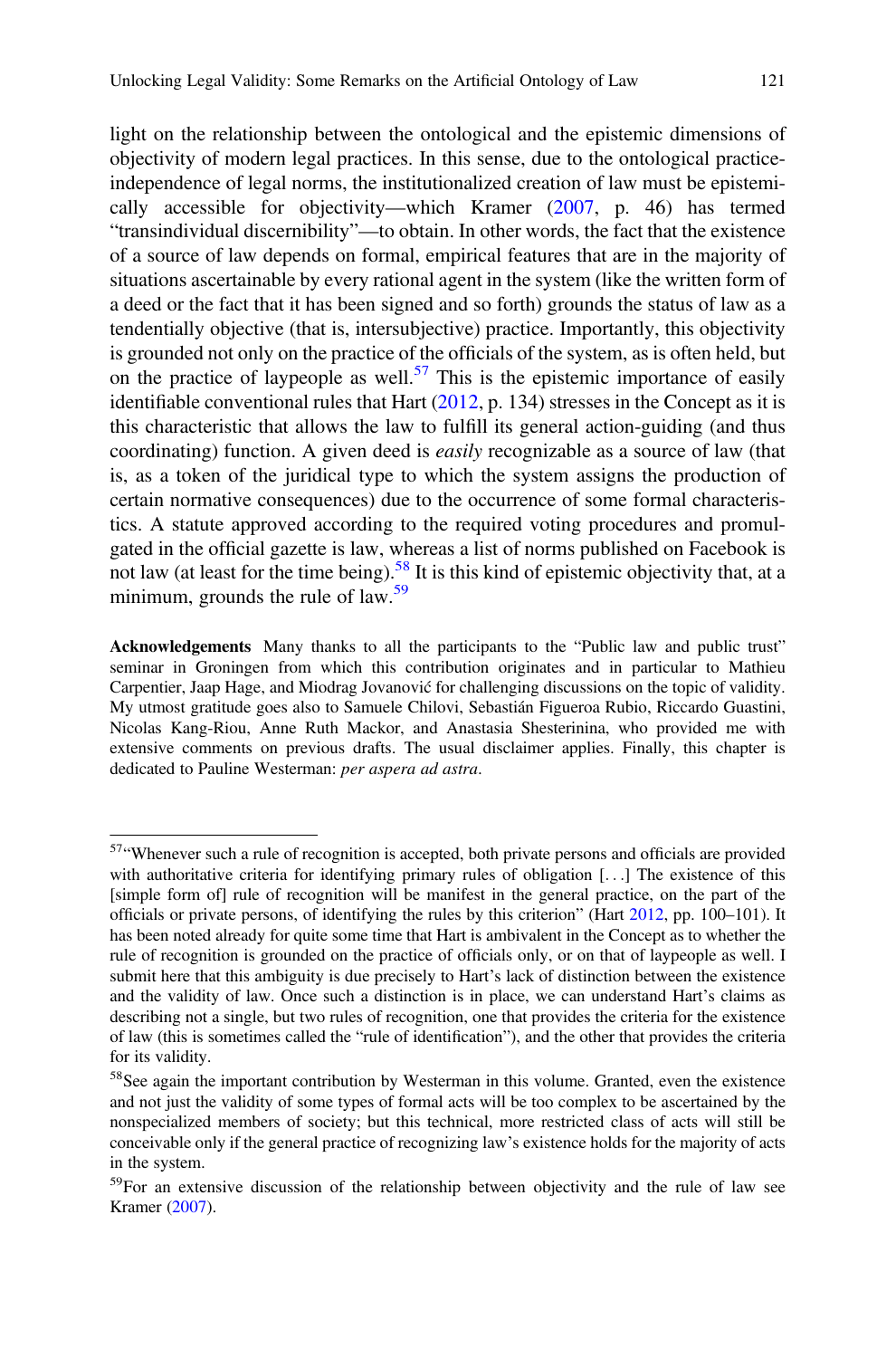#### **References**

- <span id="page-24-0"></span>Beltrán, J.F., and G.B. Ratti. 2010. Validity and Defeasibility in the Legal Domain. Law and Philosophy 29: 601.
- <span id="page-24-12"></span>Berto, F., and M. Plebani. 2015. Ontology and Metaontology: A Contemporary Guide. London: Bloomsbury Academic.
- <span id="page-24-22"></span>Bodin, J. 1586. De Republica libri sex. 1st ed. Paris: Apud Iacobum Du-Puys sub signo Samaritanae.
- <span id="page-24-11"></span>Brennan, G., et al., eds. 2013. Explaining Norms. Oxford: Oxford University Press.
- <span id="page-24-7"></span>Bulygin, E. 1998. An Antinomy in Kelsen's Pure Theory of Law. In *Normativity and Norms:* Critical Perspectives on Kelsenian Themes, ed. S.L. Paulson and B. Litschewski Paulson. Oxford: Clarendon Press.
- <span id="page-24-19"></span>Canale, D. 2014. Is Law Grounded in Joint Action? Rechtstheorie 45: 289.
- <span id="page-24-27"></span>Ehrenberg, K.M. 2009. Defending the Possibility of a Neutral Functional Theory of Law. Oxford Journal of Legal Studies 29: 91.

- 2016. The Functions of Law. Oxford: Oxford University Press.

<span id="page-24-23"></span><span id="page-24-5"></span><span id="page-24-2"></span>Ferrajoli, L. 2007. Principia Iuris: Teoria del Diritto e Della Democrazia. Vol. 1. Bari: Laterza.

- ———. 2016. La logica del diritto: dieci aporie nell'opera di Hans Kelsen. Bari: GLF Laterza.
- <span id="page-24-8"></span>Finnis, J. 2011. Natural Law and Natural Rights. 2nd ed. Oxford: Oxford University Press.
- <span id="page-24-25"></span><span id="page-24-17"></span>Fuller, L.L. 1969. The Morality of Law. 2nd ed. New Haven: Yale University Press.

Gardner, J. 2012. Law as a Leap of Faith: Essays on Law in General. Oxford: Oxford University Press.

- <span id="page-24-16"></span>Gaus, G. 2014. Review of "Explaining Norms". Notre Dame Philosophical Reviews (accessed 28/08/2017).
- <span id="page-24-26"></span>Green, L. 1998. The Functions of Law. Cogito 12: 117.
- <span id="page-24-20"></span>Grellette, M. 2010. Legal Positivism and the Separation of Existence and Validity. Ratio Juris 23: 22.
- <span id="page-24-13"></span><span id="page-24-4"></span>Guastini, R. 2013. Distinguendo Ancora. Madrid: Marcial Pons.

-. 2016. Kelsen on Validity (Once More). Ratio Juris.

<span id="page-24-28"></span>Hart, H.L.A. 2012. The Concept of Law. 3rd ed. Oxford: Clarendon Press.

<span id="page-24-29"></span>Hobbes, T. 1839. In Opera Philosophica Quae Latine Scripsit Omnia, ed. William Molesworth, vol. 3. London: Joannem Bohn.

- <span id="page-24-30"></span><span id="page-24-24"></span>Jori, M. 2010. Del Diritto Inesistente: Saggio di Metagiurisprudenza Descrittiva. Pisa: ETS.
- Kelsen, H. 1941. The Law as a Specific Social Technique. The University of Chicago Law Review 9: 75.
- <span id="page-24-3"></span>- 1946. General Theory of Law and State. Cambridge, MA: Harvard UP.
- <span id="page-24-14"></span>**———.** 1949. The Natural-Law Doctrine Before the Tribunal of Science. The Western Political Quarterly 2: 481.
- <span id="page-24-6"></span>- 1960. What Is the Pure Theory of Law? Tulane Law Review 34: 269.
- <span id="page-24-10"></span>-. 1992 (1934). Introduction to the Problems of Legal Theory, Trans. B. Litchewski Paulson and S.L. Paulson. Oxford: Clarendon Press.
- <span id="page-24-31"></span>Kramer, M. 2007. Objectivity and the Rule of Law. Cambridge: CUP.
- <span id="page-24-1"></span>Lamond, G. 2014a. The Rule of Recognition and the Foundations of a Legal System. In Reading HLA Hart's 'The Concept of Law', ed. L. Duarte d'Almeida, J. Edwards, and A. Dolcetti. Oxford: Hart Publishing.
- <span id="page-24-18"></span>-. 2014b. Legal Sources, the Rule of Recognition, and Customary Law. American Journal of Jurisprudence: 1.
- <span id="page-24-9"></span>MacCormick, N. 2008. Institutions of Law: An Essay in Legal Theory. Oxford: Oxford University Press.
- <span id="page-24-15"></span>Moreso, J.J., and S. Chilovi. 2016. Il Diritto Come Linguaggio (nella Filosofia Analitica Contemporanea). In Che cosa e'il diritto. Ontologie e concezioni del giuridico, ed. G. Bongiovanni, G. Pino, and C. Roversi. Torino: Giappichelli.
- <span id="page-24-21"></span>Munzer, S. 1972. Legal Validity. Leiden: Martinus Nijhoff.